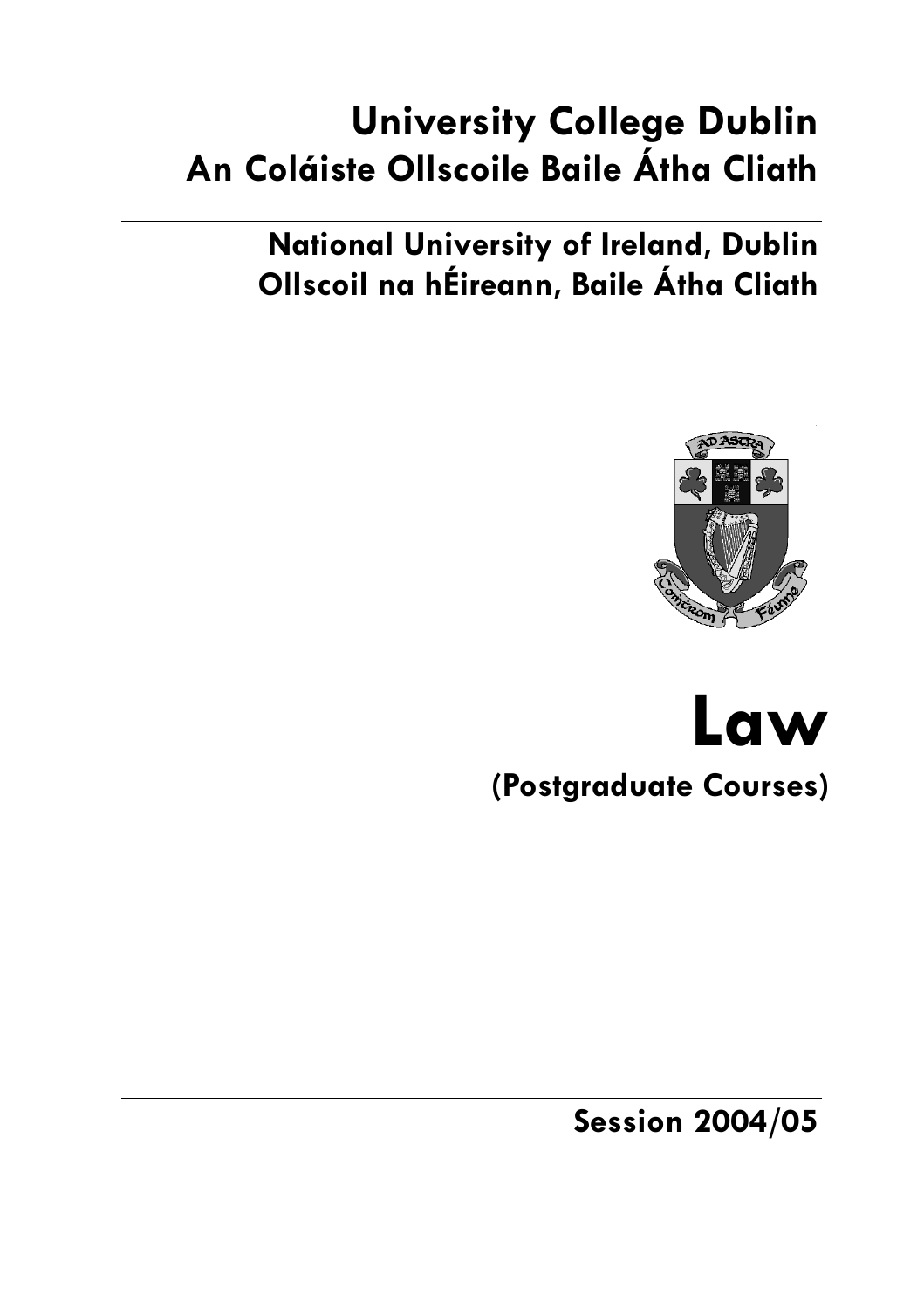## **UCD Law Faculty**

The Faculty of Law was established in 1908 when University College Dublin became a constituent college (now a constituent university) of the National University of Ireland. It has 30 full-time teaching staff and a number of part-time lecturers and tutors. The student body consists of some 800 undergraduates and over 100 postgraduates.

The UCD Law Faculty – the largest in the State – has a flourishing postgraduate programme which attracts students from Ireland, other EU member states, and from further afield. The postgraduate degree programme embraces:

- (a) research-based degrees, i.e. the LLM, PhD and LLD
- (b) taught courses, i.e. the LLM in Commercial Law and the LLM in European Law

## **Roebuck Castle**

Though it has several later accretions, the core of Roebuck Castle situated in the grounds of University College Dublin, Belfield, dates back to the fifteenth century. Until 1856 it belonged to the successive Lords Trimleston, whose surname, "Barnewall", is famous in early Irish legal history. In 1423 Christopher Barnewall is recorded as 'the King's Serjeant at Law in Ireland'. His great-grandson, John, (son of the first Lord Trimleston) appears as 'King's Attorney' in 1504, thus beginning an official career which led to a judgeship and, finally, the office of chancellor in 1534. In that same year John's nephew Patrick became king's sergeant; he was to play an important role in the political sphere and contrived to enhance his family's fortunes during the dissolution of the Irish monasteries. He became Master of the Rolls in 1550.

In 1856 the Castle was sold to the Westby family, which has left its traces in the nineteenth and twentieth century Irish law reports.

It was purchased by a religious order in 1943. University College Dublin acquired the property in 1986 and in 1990 Roebuck Castle became the permanent home of the Faculty of Law.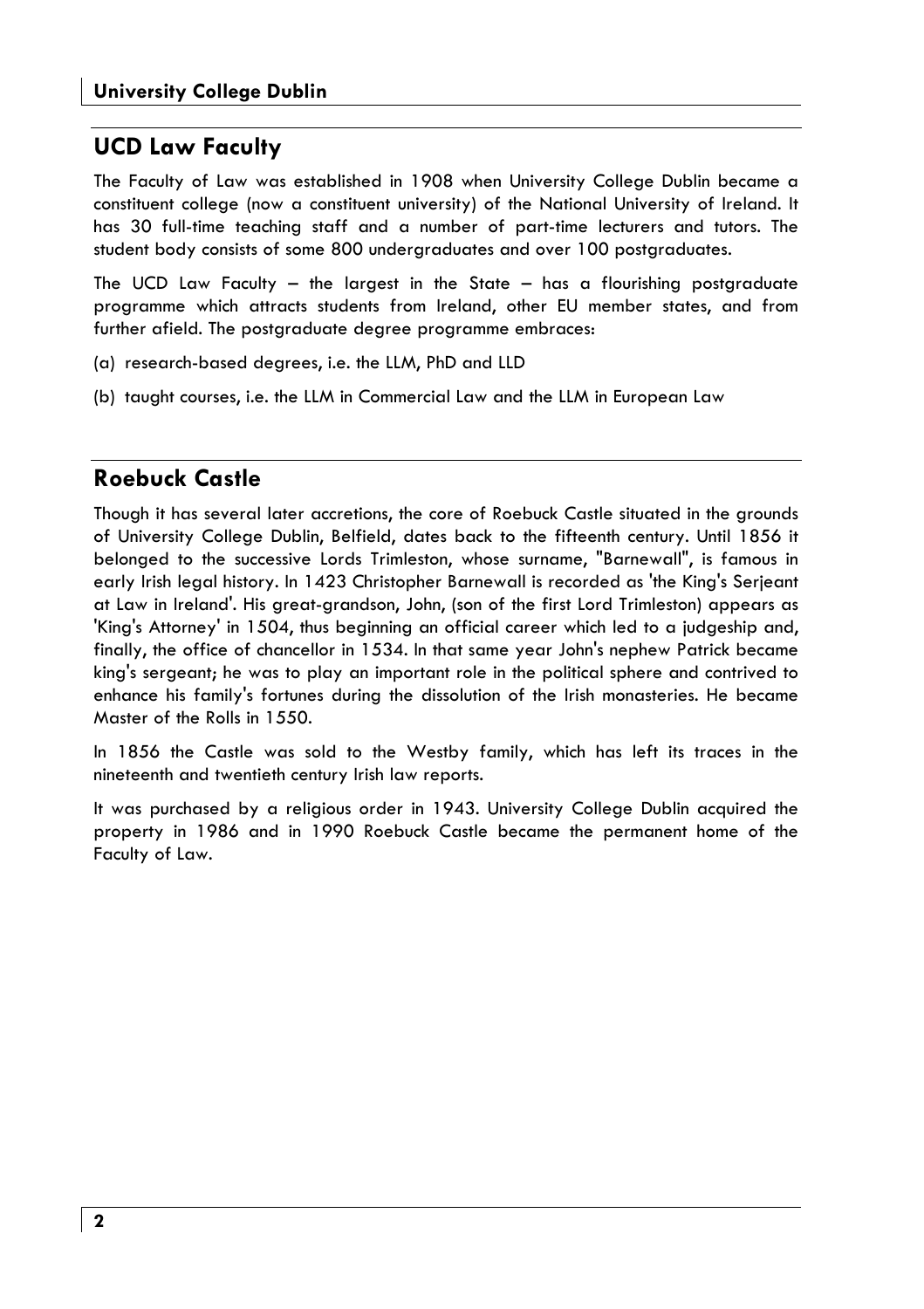# **Contents**

| Diploma in European Convention on Human Rights Law (Dip Eur Con on Human Rights)  32 |
|--------------------------------------------------------------------------------------|
|                                                                                      |
| Degree of Master of Equality Studies and Higher Diploma in Equality Studies 34       |
| Degree of Master of Economic Science in European Economic and Public Affairs 35      |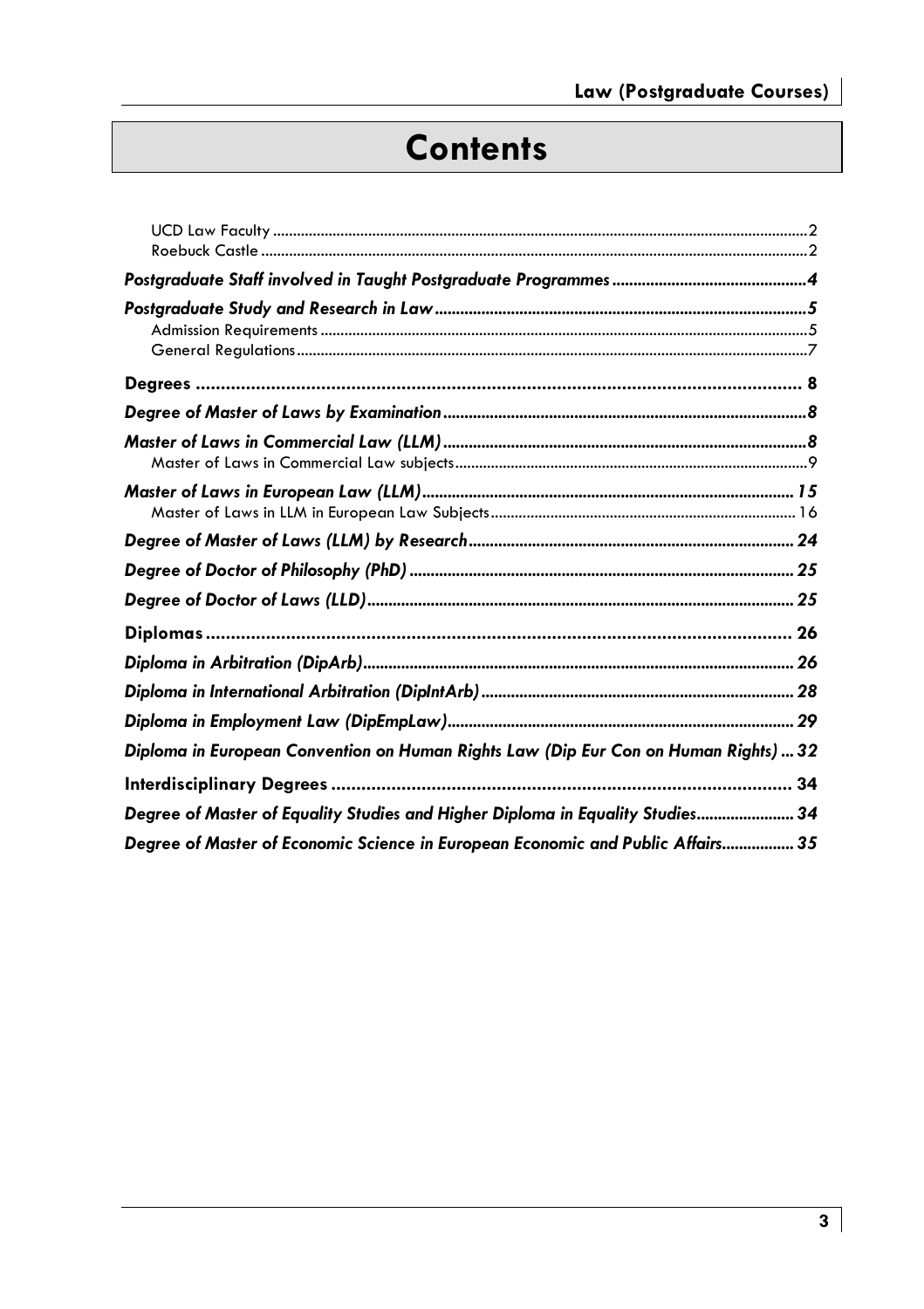# **Postgraduate Staff involved in Taught Postgraduate Programmes**

| Gavin Barrett, LLB, PhD, (Dub), BL, MCIArb<br><b>Course Co-Director of the LLM European Law</b>                                                                             |
|-----------------------------------------------------------------------------------------------------------------------------------------------------------------------------|
| Dermot Cahill, BCL, LLM (NUI), DAELS (Bruges), Solr.<br>Course Co-Director of the LLM European Law                                                                          |
| Mary Catherine Lucey, BCL, LLM (NUI), BL<br>Course Director of the L.LM. Commercial Law                                                                                     |
| Brian Hutchinson, BCL, LLM (NUI), DAL, MCIArb, BL - Associate Dean<br>Course Director of the Diploma in Arbitration                                                         |
| Leila Anglade, MBA (Lyon), DESS (Sorbonne), DEA (Sorbonne), LLM (Harv),<br><b>Member of Paris Bar</b><br><b>Course Director of the Diploma in International Arbitration</b> |
| Kevin Costello, BA (Mod), MLitt (Dub), Barrister-at-law,<br>Course Director of the Diploma in Employment Law                                                                |
| Suzanne J Egan, BCL (NUI), LLM (York), BL<br>Course Director of the Diploma on the European Convention of Human Rights                                                      |
| Blanaid Clarke, BCL, MBS (NUI), BL, PhD                                                                                                                                     |
| Robert Clark, BA (Northumbria), LLM (Lond), PhD (NUI), BL                                                                                                                   |
| Vivion Gill, LLB (QUB)                                                                                                                                                      |
| Elizabeth Heffernan, LLB (Dub), LLM (Dalhousie), LLM (Chicago), PhD, BL,<br>Member of New York Bar                                                                          |
| Finbarr McAuley, BCL, L.LB, MPhil (Edin), LLD,<br>Jean Monnet Professor of European Criminal Justice                                                                        |
| Máire Ní Shúilleabháin, BCL, BCL (Oxon), LLM, Barrister-at-Law                                                                                                              |
| Postgraduate Administration<br>Una Furlong & Caroline O'Neill (BA) Course Administrators for LLM programmes,<br>e-mail: <u>lawpostgraduate@ucd.ie</u>                       |

### Liesanne Dean Course Administrator for the Diplomas email: liesanne.Dean@ucd.ie

#### **Visiting Professor**

David O'Keeffe, BCL, LLM, LLM (Yale), LLD (Leiden), Solr.

(Centre for the Laws of the European Union, Faculty of Laws, University College London).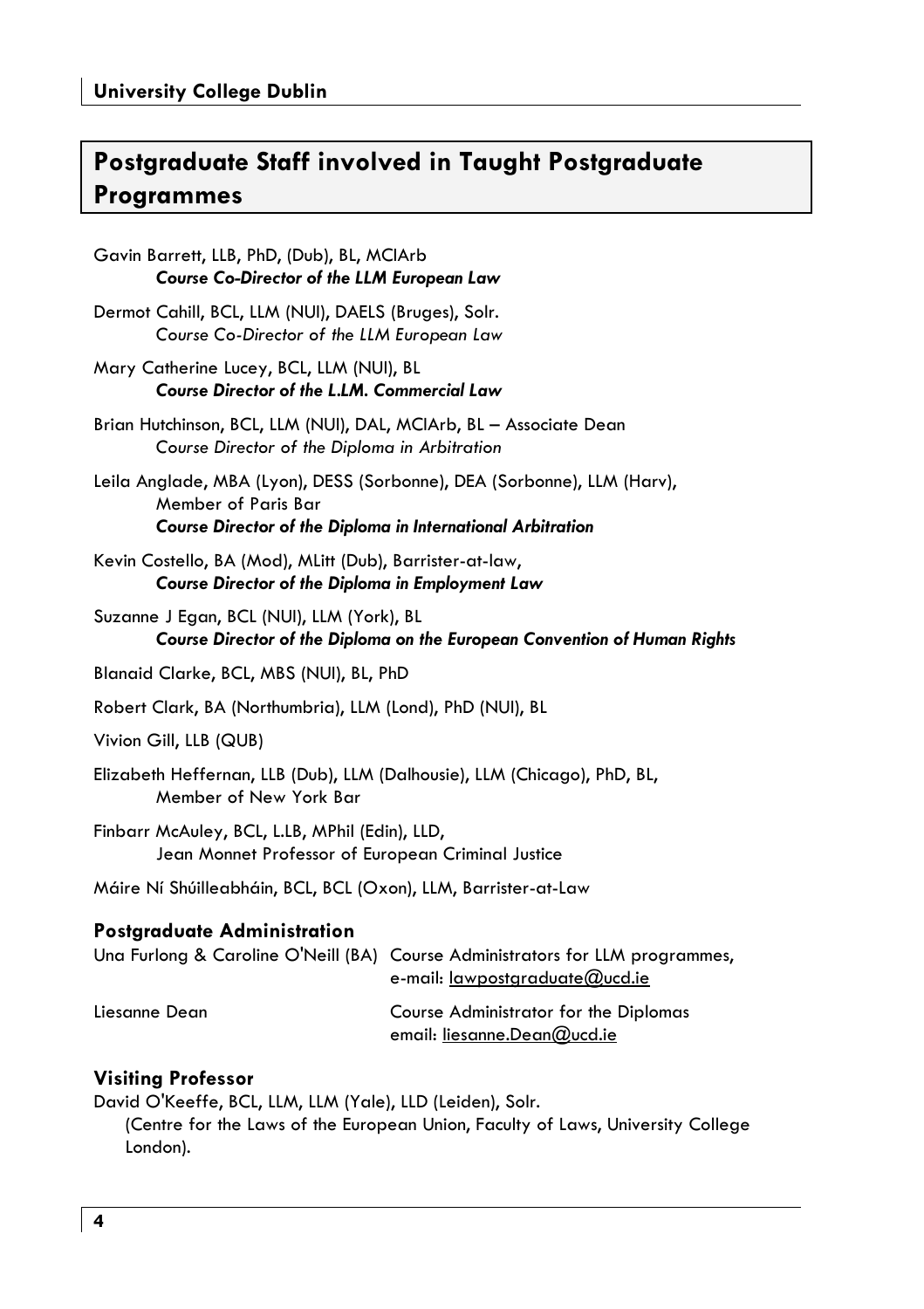# **Postgraduate Study and Research in Law**

## **Admission Requirements**

### **Master of Laws (LLM) Degree by Examination**

- 1 Applications for the taught LLM Degrees *will* be considered from those who:
	- (a) Hold or expect to hold upon commencement of the course at least a Second Class Honours (Grade 1) University degree in law or an interdisciplinary degree which has a substantial law component. Overseas applicants must demonstrate equivalent qualifications. Overseas applications will be considered even if the award of the final degree in their home jurisdiction is pending.
	- (b) Hold at least a Second Class Honours or equivalent university degree in law, or a Second Class Honours degree in a discipline other than law, and possess a relevant professional qualification and have experience of appropriate law related practice.
- 2 Subject to the availability of places, applications *may* be considered from persons who:
	- (a) Do not hold professional qualifications but who have obtained a Second Class Honours (Grade II) or equivalent university degree in law.
	- (b) In the case of applicants who hold a university degree and possess a relevant professional qualification, a degree result which fails to meet the standard required may be compensated for by performance in professional examinations and/or by the range and depth of expertise gained in practice.
	- (c) In exceptional circumstances, a person who does not hold a university degree but holds a professional legal qualification, may be admitted on the basis of results obtained in those or other relevant examinations, the range and depth of expertise gained in practice, and by such other factors as the Faculty considers appropriate in determining eligibility for entry onto the Degree.

### **Master of Laws (LLM) Degree by Research**

Applications will be considered from those who hold, or expect to obtain by the term of entry, at least a Second Class Honours (Grade I) or equivalent university degree in law, or a Master of Laws degree. Applicants from jurisdictions where the primary law degree is a postgraduate degree and holding an honours degree in law may be considered.

Candidates who hold, or expect to obtain by the term of entry, a Second Class Honours (Grade I) or equivalent university interdisciplinary degree, including a substantial law component, may be considered for admission at the discretion of the Faculty if that degree is directly related to the candidate's research proposal.

In exceptional circumstances, candidates who have obtained a Second Class Honours (Grade II) or equivalent university degree in law, may be considered for admission if such students can demonstrate other appropriate academic accomplishments evidencing a capacity for graduate research.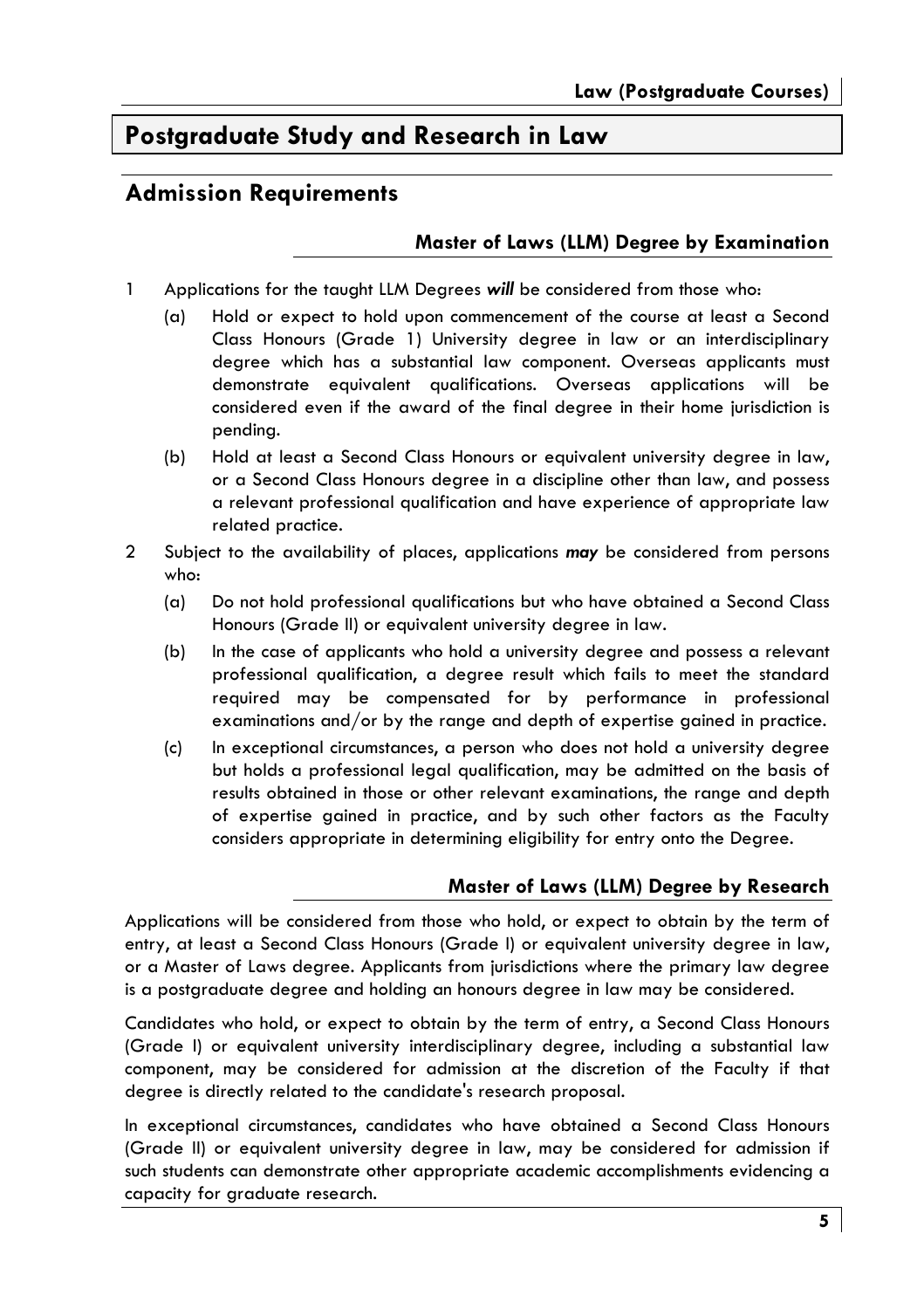#### **Doctor of Philosophy (PhD)**

To be eligible to enter on a course of study and research for the Degree of PhD in University College Dublin a candidate must have reached a high honours standard at the examination for the Primary Degree and have demonstrated a capacity for research or presented such other evidence as will satisfy the Professor, or, where appropriate, the Head of Department and the Faculty of his/her fitness.

The application of a graduate of UCD or of another university or of a student of advanced standing who proposes to enter on a course of study and research for the degree of PhD shall be considered by a Faculty or Department in UCD on the recommendation of the Dean/Head of Department in which the course is to be pursued. Acceptance of students for the degree of PhD is a matter for UCD acting within the terms of these regulations.

The candidate's application, if approved by the Faculty, shall be submitted to the Academic Council. The title of the thesis or a short description outlining the nature of the work must be provided to the College and University Bodies when the student is being recommended for acceptance as a candidate for the PhD degree. If the student's application is approved by the Academic Council he/she must register as a PhD candidate.

Candidates are reminded that the Academic Council is empowered to withdraw the acceptance of any candidate on the recommendation of the Academic Council concerned.

#### **Language Requirements**

All Faculty courses are conducted in English. Applicants from non-English speaking countries must submit with their application evidence of oral and written proficiency in English adequate to meet the demands of their course. For this purpose, the following will be considered:

- Minimum score of 600, TOEFL (with test of written English at 475+)
- 6.5 in the IELTS test (Academic), (Minimum average score of 6.0 in each band).

#### **Application Procedure**

Applicants must complete and submit an application form together with an official transcript of previous degrees (including those in progress), satisfactory evidence of written and spoken English (if applicable) and two letters of reference from university lecturers (each letter in a sealed envelope with the referee's handwritten signature on the seal). UCD law graduates need not submit transcripts or letters of reference. Please note that incomplete applications will not be considered. Successful applicants will be required to lodge a non-refundable €100 deposit when accepting the offer of a place.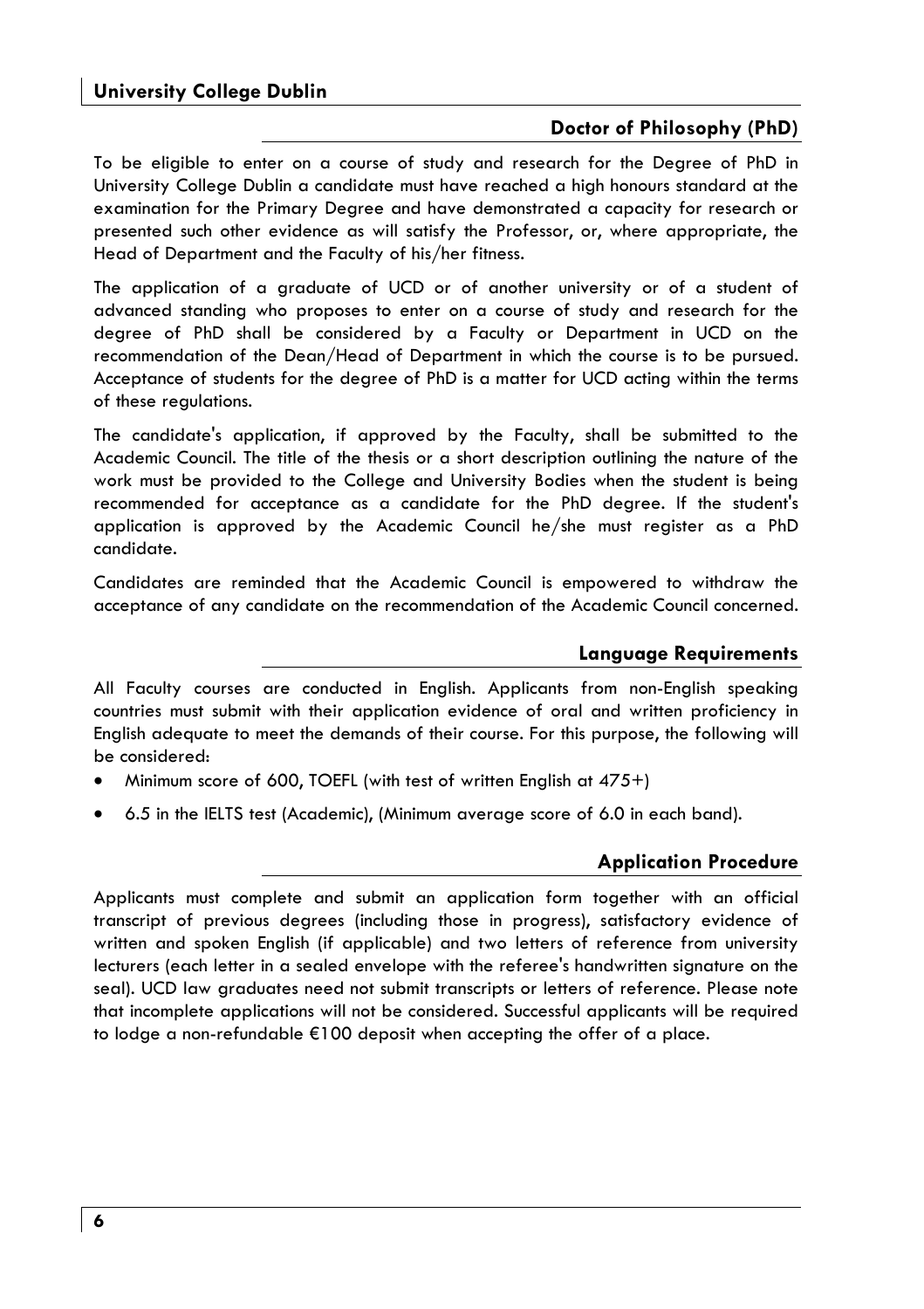#### **Scholarships and Financial Aid**

The Faculty of Law offer a small number of postgraduate scholarships for the LLM in Commercial Law and the LLM in European Law Degree programmes. The normal value of these scholarships is €3,810. The scholarships will be awarded on the basis of outstanding academic merit and are open to graduates of University College Dublin and other universities.

The Faculty also offers two Open Postgraduate Scholarships to support research-based postgraduate work. The normal value of these scholarships is €2,540 each. Application forms are available from the Postgraduate Studies Office, Library Building, Belfield, Dublin 4. They are tenable for one year. These scholarships will be awarded on the basis of academic merit and are open to graduates of University College Dublin and other universities. Registered postgraduate students may have the opportunity of tutoring (on an hourly paid basis) at the discretion of the Dean.

All information and application forms can be downloaded from the web at www.ucd.ie/law or can be obtained from the:

Postgraduate Law Office Faculty of Law University College Dublin Roebuck Castle Belfield, Dublin 4

**Masters** 

email: lawpostgraduate@ucd.ie

Diplomas

email: Liesanne.Dean@ucd.ie

### **General Regulations**

Except with the special permission of the Faculty, every candidate entering as a full-time student must spend not less than three terms in a course of full-time study. Candidates entering as part-time students must spend not less than six terms in a course of part-time study.

All LLM Degree candidates are required to attend the prescribed courses in the Faculty of Law, in accordance with the requirements of each course. Permission to enter for the final examination is conditional upon satisfactory completion of the course requirements. In courses where marks are awarded for written work, entry into the final examinations is conditional on the submission of such work.

Examinations for LLM candidates will be held in August/early September. All subjects must be passed. In exceptional circumstances, a candidate who fails in a single subject may, at the discretion of the Faculty, re-sit that subject. Otherwise, a candidate will be required to petition the Faculty for permission to re-sit the examination in all subjects. A student who is registered to complete the course over two years and fails one subject only at the first sitting may proceed into second year carrying that failed subject.

All examination re-sits will be held at the next LLM examination sitting.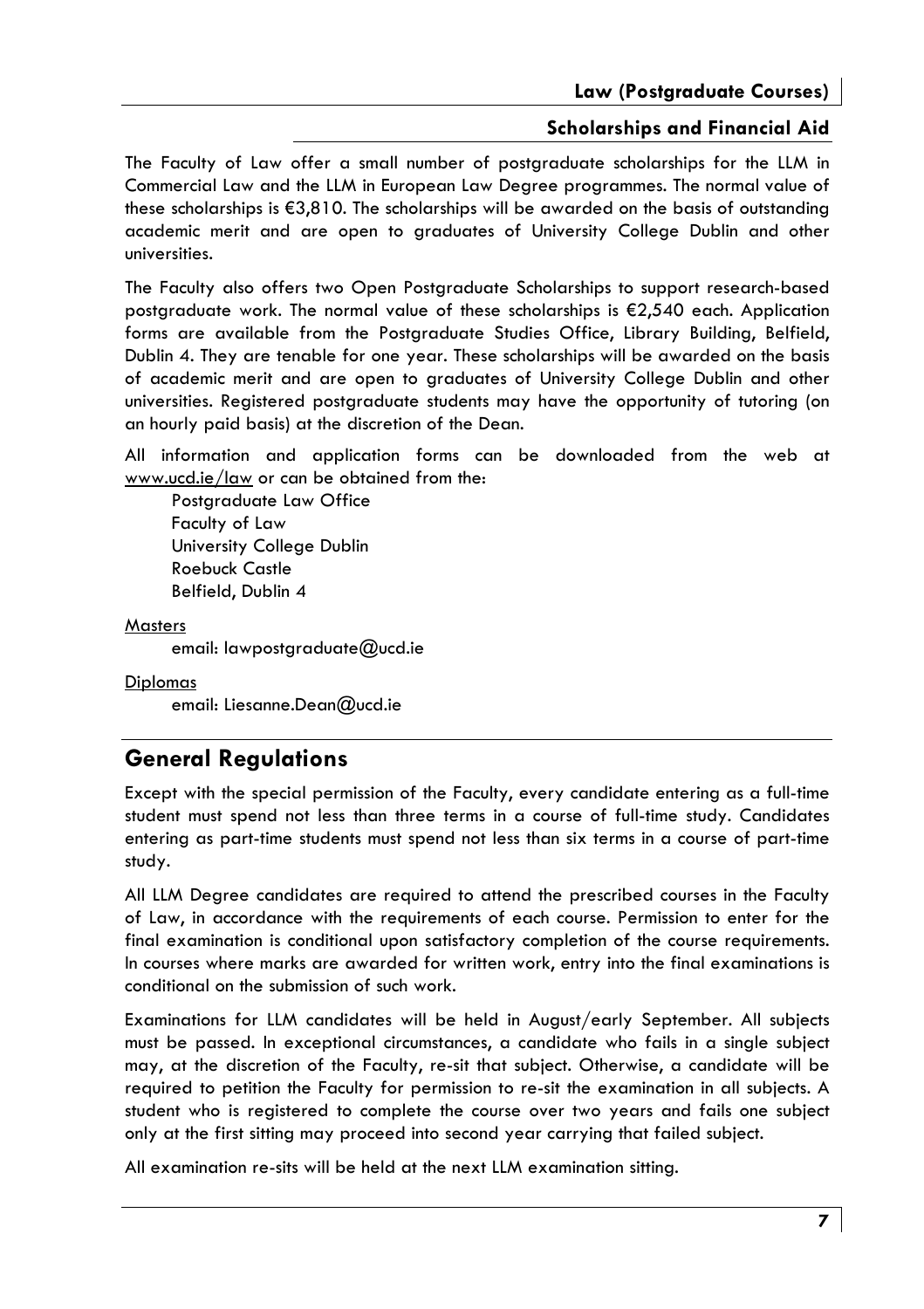# **Degrees**

# **Degree of Master of Laws by Examination**

The Degree of Master of Laws allows suitably qualified students to pursue postgraduate studies in areas of particular interest. The Faculty offers three taught Master of Laws (LLM) degree programmes:

Master of Laws (Not available for the session 2004/2005)

Master of Laws in Commercial Law

Master of Laws in European Law

# **Master of Laws in Commercial Law (LLM)**

## **LWMXF0003 LWMXP0004**

The Faculty of Law offers a one-year, full-time course, or a two-year, part-time course leading to the award of the Degree of Master of Laws in Commercial Law (LLM).

Full-time students are required to take *four* full subjects or *three* full subjects and *two* half subjects; or *two* full subjects and *four* half subjects; or *one* full subject and *six* half subjects (with the permission of the course Director). Part-time students are required to take either *two* full subjects or *one* full subject and *two* half subjects in each academic year.

#### *The available subjects include:*

| Full Subjects:  |                                           | Credits |
|-----------------|-------------------------------------------|---------|
| <b>LAW P001</b> | <b>Commercial Arbitration</b>             | 22.5    |
| <b>LAW P018</b> | Irish Competition Law                     | 22.5    |
| <b>LAW P002</b> | Corporate Finance Law                     | 22.5    |
| <b>LAW P103</b> | <b>European Community Competition Law</b> | 22.5    |
| <b>LAW P003</b> | Information Technology Law                | 22.5    |
| <b>LAW P004</b> | Intellectual Property Law                 | 22.5    |
| <b>LAW P005</b> | Law of Credit and Security                | 22.5    |
| <b>LAW P006</b> | Private International Law                 | 22.5    |
| <b>LAW P016</b> | Supervised Dissertation*1                 | 22.5    |
| Half subjects:  |                                           | Credits |
| <b>LAW P009</b> | European Environmental Law                | 11.25   |
| <b>LAW P017</b> | <b>European Criminal Justice</b>          | 11.25   |
| LAW P013        | European Community Merger Control Law     | 11.25   |
| <b>LAW P015</b> | Insolvency Law                            | 11.25   |
| LAW PO11        | International Business Law                | 11.25   |
| <b>LAW P012</b> | International Trade Law                   | 11.25   |
|                 | <b>Total Credits:</b>                     | 90      |

**Students are advised that staff exigencies may mean that in any one year only a selection of these subjects will be available.** 

<sup>1</sup> \*Prior approval necessary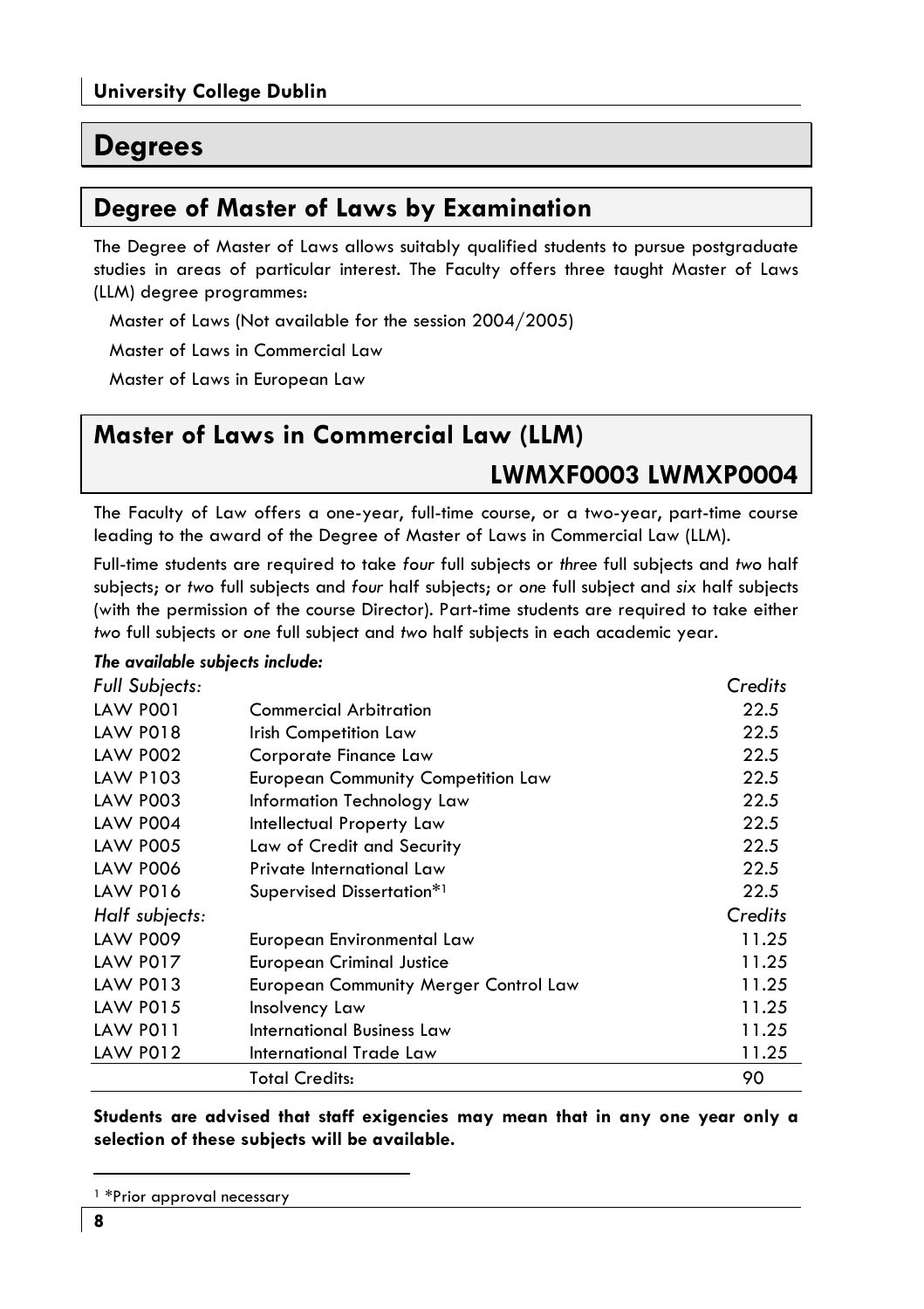# **A brief description of the Master of Laws in Commercial Law subjects**

#### **(LWMXF0003) (LWMXP0004)**

#### **Commercial Arbitration LAW P001**

A study of the domestic and international law and practice of commercial arbitration.

The course will cover: The Arbitration Agreement: form; scope and effect; the proper law of the arbitration agreement; giving effect to the agreement to arbitrate; litigating the subject matter of an agreement to arbitrate; staying litigation pending arbitration; frustration, repudiation and abandonment of arbitration agreements. The Arbitrator: appointment, replacement, removal; duties and powers; immunity from suit; ethical obligations and considerations. The Arbitral Proceedings: procedure and evidence; the *ICC* and other institutional rules of procedure; the proper law of the proceedings; the proper law of the dispute; separability and arbitrability of disputes; equity clauses and the *lex mercatoria.* The case stated. The award: formal and substantive requirements; reliefs and remedies; costs and interest. Challenges to an arbitral award: domestic and foreign awards; the *Geneva* and *New York Conventions.* Arbitration of international investment disputes; the *ICSID* system and rules. State involvement in arbitration. The *UNCITRAL* model law and the reform of arbitration law.

#### **Irish Competition Law LAW P018**

This course examines substantive and procedural aspects of Irish competition policy.

Topics covered include economic concepts, types and goals of competition policy, schools of antitrust and the Restrictive Practices Acts. A detailed analysis of the Competition Acts 1991 to 2002 will be conducted. The application of the Competition Act 2002 to the following market practices, inter alia, will be explored; price fixing, mergers, distribution agreements (including franchise and agency), refusal to supply and predatory pricing. The nature of the offences and penalties (including prison sentences) will be detailed. The institutional framework will be examined and, in particular, the powers of the Competition Authority.

#### **Corporate Finance Law LAW P002**

This course examines the law relating to corporate finance transactions in Ireland. The course is divided into three parts. The first part deals with corporate governance. Topics covered include the separation of ownership and control, corporate governance codes and corporate social responsibility. The second part of the course deals with the use of listed securities as a source of finance. Topics covered include national and international stock exchanges, prospectuses, listing securities, investor compensation and market abuses. The final part of the course deals with mergers and takeovers law for public companies. Topics covered include the Irish Takeover Panel, domestic and EU competition law, the proposed Takeovers Directive, acquisitions of undertakings and acquisitions of shares, procedural rules and frustrating actions.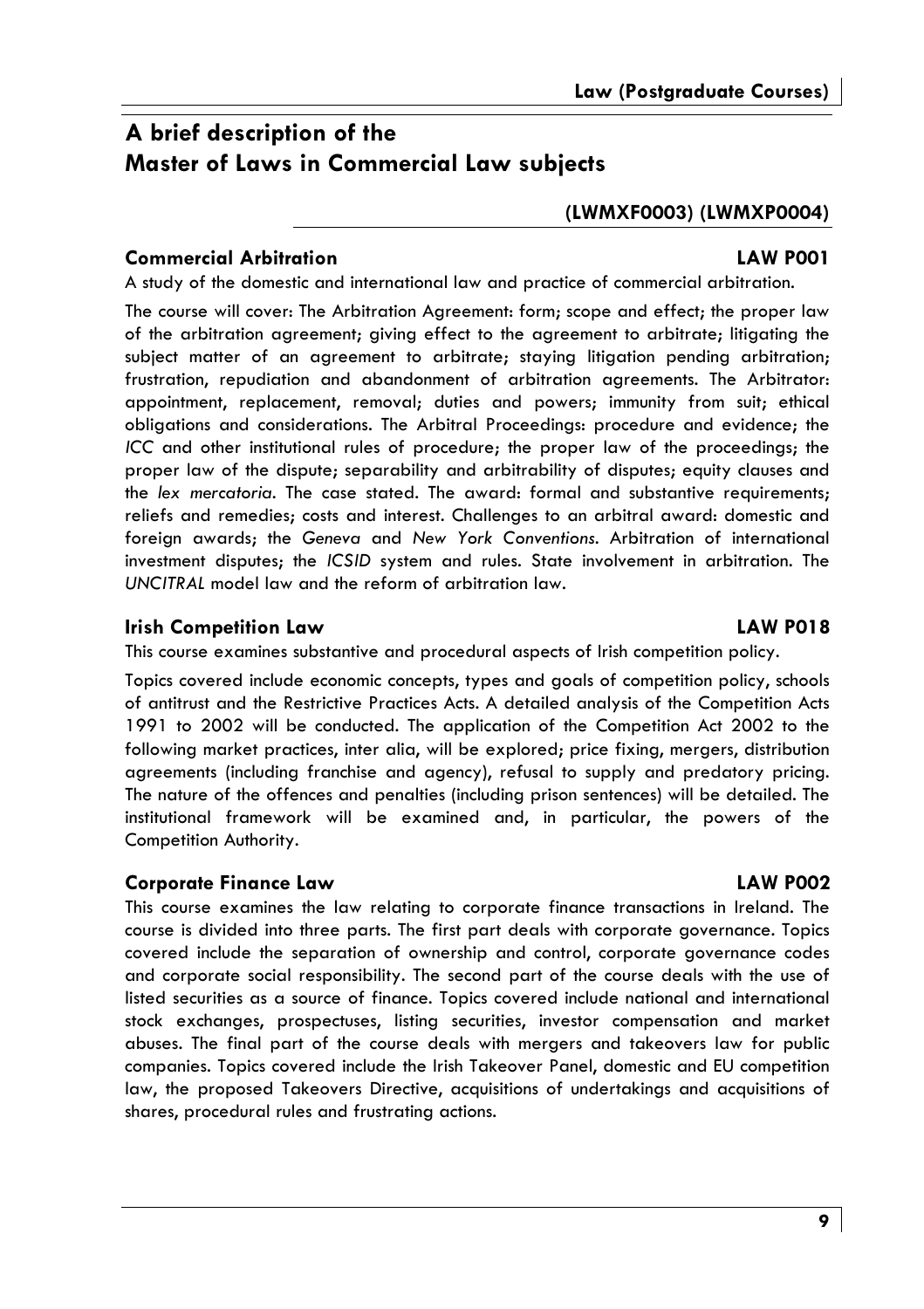### **University College Dublin**

#### **European Community Competition Law LAW P103**

This course examines the development of European Community Competition law and policy. Case-law and recent regulatory reforms will be examined in detail.

Topics covered will include:

- an introduction to economics with a particular focus on market definition;
- cartel operations;
- oligopolistic interdependence;
- trade and professional associations;
- vertical restraints including; exclusive territories, exclusive purchasing requirements, selective distribution agreements and franchising;
- monopoly and dominance;
- refusals to deal and tying arrangements;
- predatory pricing and price discrimination.

#### **Information Technology Law LAW P003**

This course examines the way in which Irish law facilitates the use and development of Information Technology in the modern legal and business environment. Particular attention is paid to the influence of European Union and Council of Europe initiatives, specifically the European Union objective of creating a Single Information Market across the Union. Specific topics covered include privacy, both on-line and off-line, issues of criminal and civil liability for information and information products, intellectual property issues (including domain names), contract formation via e-commerce. International e-commerce legal texts (EU E-Commerce Directive, UNCITRAL, etc.) are studied extensively to provide students with up-to-date knowledge of the wider legal environment.

#### **Intellectual Property Law LAW P004**

An examination of selected topics that form the corpus of Intellectual Property Law in Ireland. The law of copyright and related rights is a primary focus after the enactment in 2000 of the Copyright and Related Rights Act. Developments in the wider International field are tracked, e.g., E.U. and WIPO initiatives. Information Technology – driven caselaw, especially in the USA is monitored. The law of registered designs following the enactment of the Industrial Designs Act 2001 is also covered in depth. Passing off, trade mark law and related topics such as character merchandising the misleading advertising regulation. Miscellaneous areas addressed include the law of confidence and plant breeders' rights and the UPOV regime.

#### **Law of Credit and Security LAW P005**

A study of the legal relationships arising from credit operations and the factors influencing the choice of security instruments.

Topics covered in this course will include: credit, loans and borrowing; credit, lender credit, vendor credit; the loan contract; legal constraints on lending; Consumer Credit Act, 1995; Dormant Accounts Act, 2001; Unclaimed Life Assurance Policies Act, 2003; National Pensions Reserve Fund Act, 2000 and the role of the National Treasury Management Association; e-commerce. Transactions and arrangements between companies and connected persons. Classification of security interests; classes of real security; mortgage; pledge; possessory lien; charge, equitable lien and hypothecation;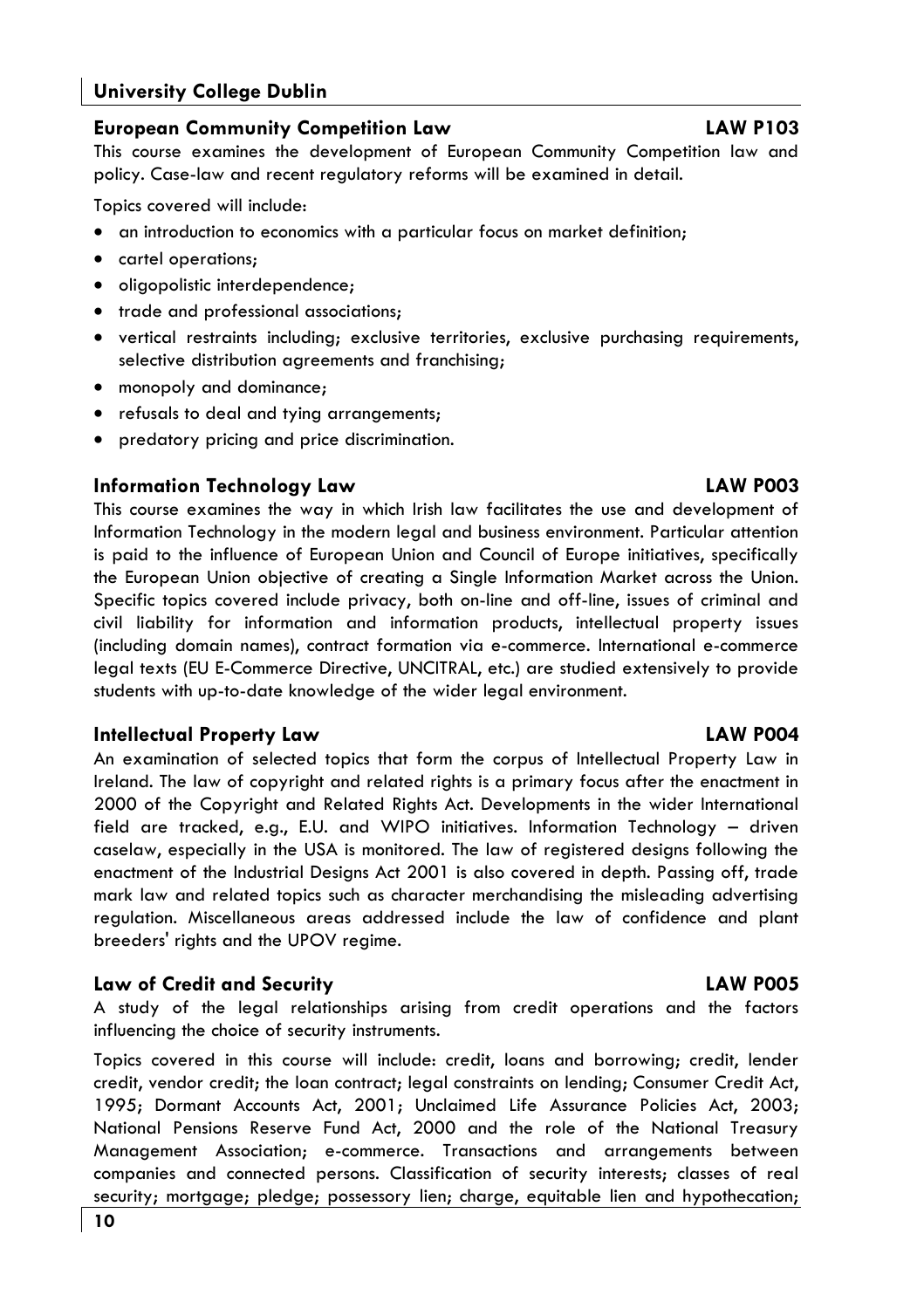personal securities; guarantee and indemnity; comfort letters; performance bonds; setoff; contractual set-off and combination of accounts; debt subordination and seniorcreditor trusts; negative pledges, real securities - attachment and perfection; incidents of real securities; reservation of title; attachment at law and in equity; perfection of security interests; possession, registration and notice. Debentures. Fixed and floating charges: subject matter of the charge; inventory and receivables; choses in action, bank accounts, insurance policies; purchase money security interests. Invalidating events. Principles of priorities: priorities where debtor is solvent; priorities in insolvency; the rule in *Dearle v. Hall.* 

#### **Private International Law** *LAW P006*

The primary focus of the course will be comparative international commercial litigation with particular emphasis on jurisdiction of courts and enforcement of civil judgments in Europe. Emphasis will also be placed on a choice of law issues in international contract planning, international tort litigation and restitutionary claims in private international law.

Topics covered include:

- jurisdiction in claims in personam in non-Convention cases;
- staying actions focusing in particular on forum non conveniens and anti-suit injunctions;
- multi-jurisdictional issues under the Brussels Regulation (2000) and Lugano Convention (1988), including general, special and exclusive jurisdiction, jurisdiction in insurance contracts, jurisdiction in consumer and internet transactions, jurisdiction agreements, *lis alibi pendens* and provisional measures;
- enforcement of civil judgments from non-convention states;
- enforcement of judgments under the Brussels Regulation and Lugano Convention;
- international contracts determining governing law, mandatory rules, formal material validity, scope of the applicable law, public policy and consumer and employment contracts; and
- international tort litigation focusing on the determination of the applicable law, public policy and specific issues relating to product liability, environmental torts and defamation.

### **Supervised Dissertation LAW P016**

#### A dissertation comprises the results of own initiative and sustained investigation involving the selection, analysis and comparison of legal materials. The quality of legal argument, supported by relevant authorities, will be an important part of the assessment process. The Dissertation should be about 18,000 words (circa sixty typed pages), including footnotes. A bibliography must be appended, but it is not necessary to include tables of cases or statutes. The deadline for the submission of two bound copies and a copy on disk of the Dissertation will be in May.

While the research field may be drawn from any area of commercial law, the precise topic must be agreed between the student and the academic supervisor, *prior to commencement of research*. Students intending to write a dissertation must submit a completed 'Dissertation Option' form to the Postgraduate Office in October. In the case of students who are completing the LLM over two years, permission to submit a Dissertation will only be given in second year.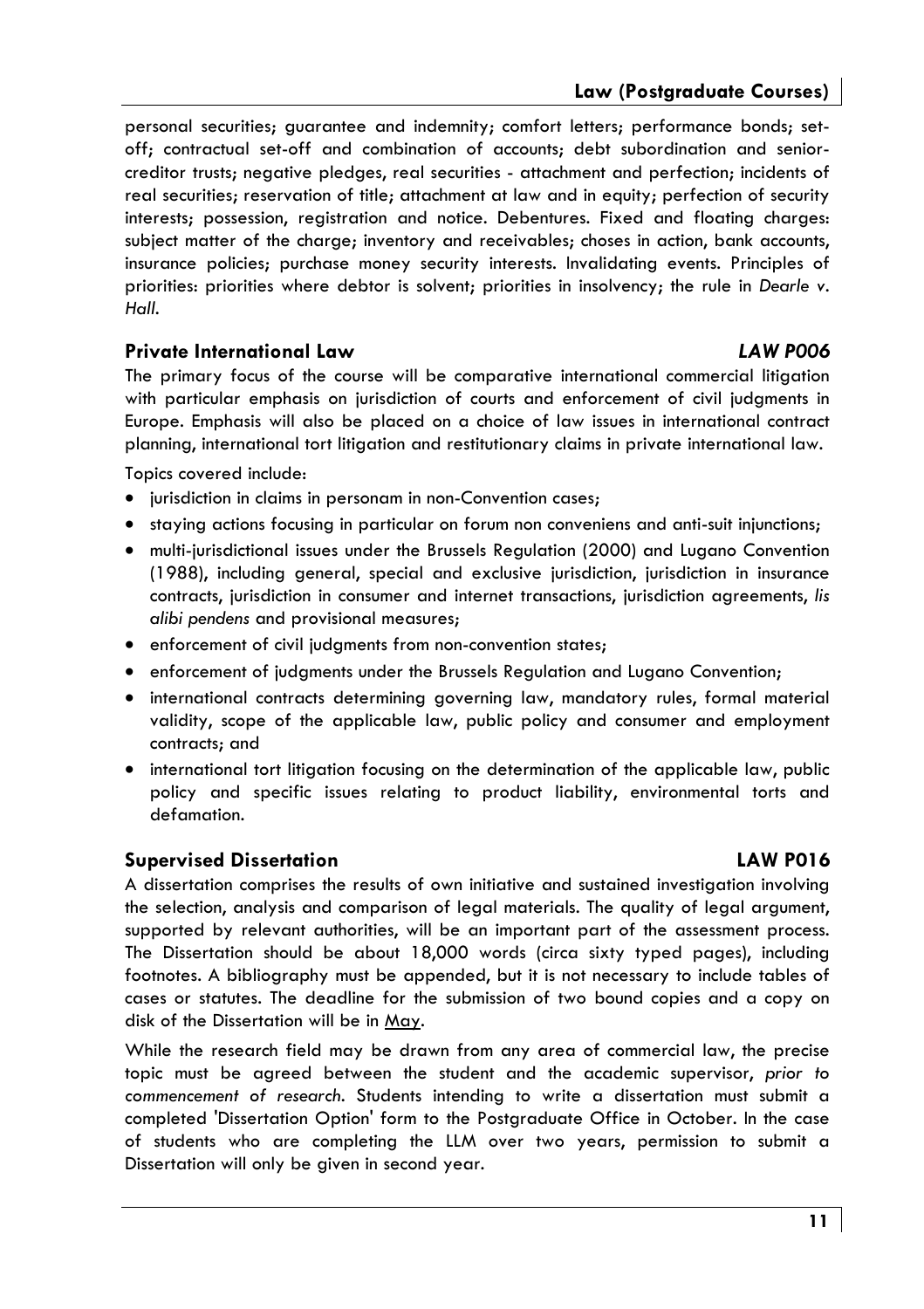### **University College Dublin**

#### **European Environmental Law LAW P009**

This course entails a critical analysis of Environmental Law within both a European Union and broader international context. It will examine the principles that are applicable to environmental protection and how such protection is enforced. In the process the course will describe how environmental law has become such an integral part of the European legal order. The syllabus will concentrate on core issues. These include:

- Legal principles of European environmental law;
- Environmental protection within international law;
- European environmental policy and harmonization of national law;
- Implementation and enforcement of environmental law- remedies and dispute resolution;
- Trade, competition law and the environment;
- Fundamental rights and environmental law;
- Substantive European environmental law & policy this may cover areas including conservation; waste; water; chemicals; air; licensing & control of activities

#### **European Criminal Justice LAW P017**

This course will explore the ways in which the European Union response to the problem of transborder crime has been fashioned from the raw materials of international criminal law and subsequently developed within the framework provided by the Union Treaties. Topics covered will be drawn from the following list: the internationalisation of crime; international criminal law; European criminal law; Title VI of the Maastricht Treaty; the Amsterdam and Nice Treaties; the institutional framework of co-operation; forms of cooperation; police co-operation; judicial co-operation; transfer arrangements; extradition; efficient prosecution.

#### **European Community Merger Control Law LAW P013**

This course will examine the developing area of EU Merger Control Law and will involve intense study of various provisions of the EC Merger Regulation 4064/89 (as amended).

Topics examined will include:

- the relationship, interaction and division of jurisdiction between EU and National Merger Control Law (in particular Irish Merger Control);
- the general principles as expressed in European Court of Justice judgments and European Commission Decisions;
- the history of EU Merger Control Law and Policy and perceived jurisprudential difficulties in the Treaty of Rome;
- the significance of the disapplication of Article 81 EC Treaty by the Merger Regulation;
- the legal and economic criteria to be satisfied in order for the Merger Task Force to establish jurisdiction (thereby removing mergers from the ambit of national merger control authorities);
- an examination of cases where a 'Community Dimension' was found to exist;

**Half Subjects**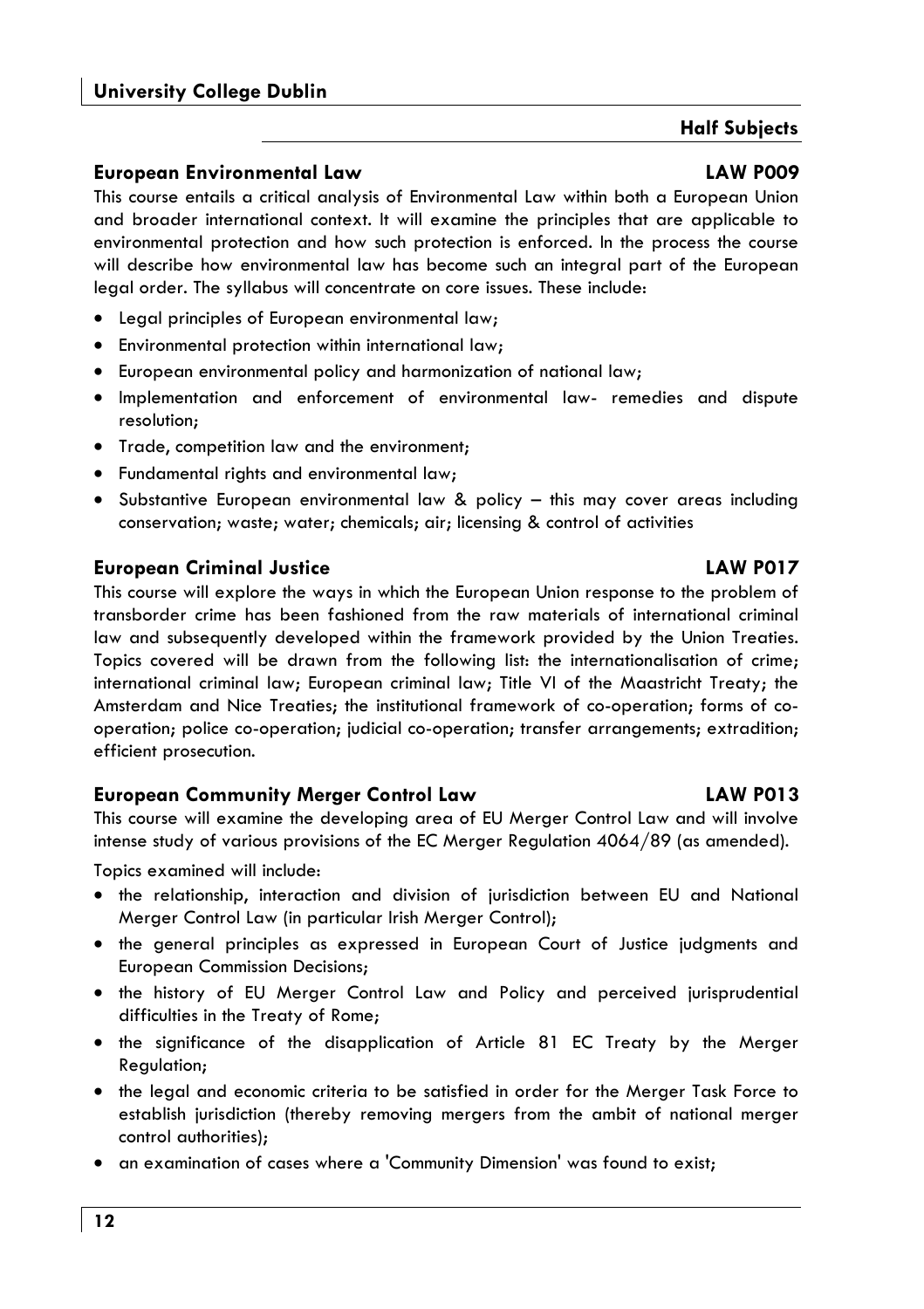- how the 1997 revision of the Merger Regulation allowed "full function" joint ventures to be regulated under the Regulation's regime;
- Merger Task Force procedures, and how the Merger Regulation extends to control of oligopolies;
- the mechanisms whereby the commission will clear mergers providing the parties make structural changes to the merger, and how parties commitment as to their future behaviour may be policed;
- the extensive powers given to the Commission to prohibit mergers (in the context of which several controversial decisions of the Merger Task Force will be looked at); and
- the provisions of the EC Merger Control Regulation, as well as the relevant implementing regulations, and also the various EC Commission Notices, which assist in the interpretation of the EC Merger Regulation.

#### **Insolvency Law LAW P015**

An analysis of insolvency procedures from presentation of the petition to completion of the insolvency process. Emphasis will be placed on the following topics: Corporate and personal insolvency, the role and function of the insolvency practitioner, arrangements with creditors, avoidance of transactions, fraudulent and reckless trading, proof of debts, ranking of creditors according to priority, and distribution of assets.

#### **International Business Law LAW P011**

#### The course offers an analysis of the legal framework of international business transactions. The course focuses on the law applicable to international business transactions as well as the international dispute resolution processes available to parties involved in international contracts such as international mediation and arbitration. The following topics will be covered in the course:

- The law governing international commercial contracts;
- Legal aspects of doing business in a global economy: Negotiating transnational commercial contracts; overview of the legal systems of the world;
- The proper law of international contracts: the principle of party autonomy; Lex mercatoria and the UNIDROIT principles; international commercial transactions in cyberspace; breach, adaptation and remedies in International commercial contracts; hardship and force majeure clauses;
- Main Conventions relating to international contracts: Rome Convention 1980, Vienna Convention on the International Sales of Goods, Mexico City Convention 1994.
- International Alternative Dispute Resolution;
- Presentation of ADR: What is ADR?, ADR versus litigation, Study of the most commonly used international ADR techniques and Rules of International Institutions.
- International mediation: The concept of Mediation, application to international commercial contracts disputes;
- International arbitration: Presentation of the main international arbitration rules, institutions and conventions, the arbitration agreement, the laws governing international arbitration, the enforcement of international awards, arbitration and state contracts.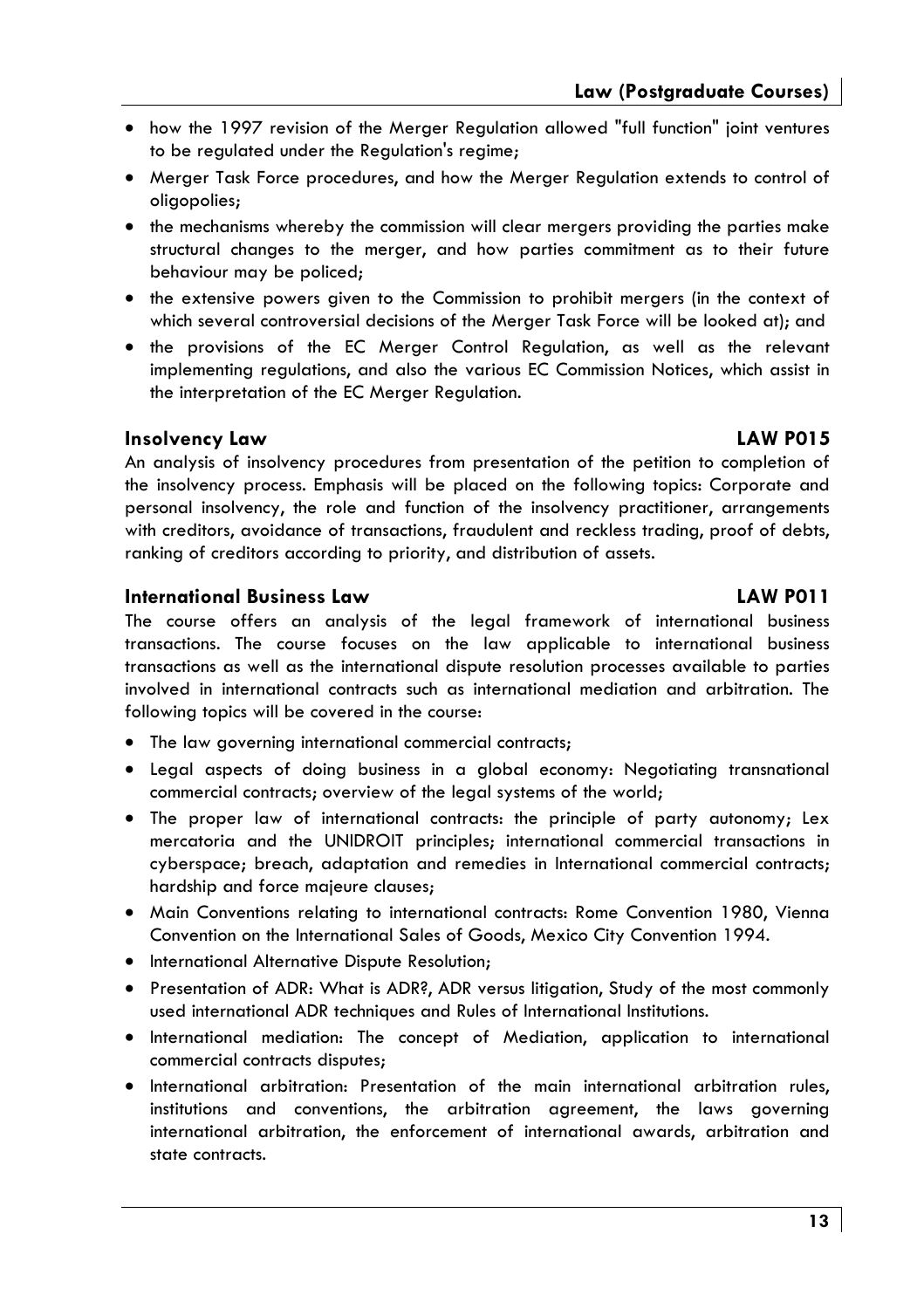### **University College Dublin**

#### **International Trade Law LAW P012**

The International Trade Law course will look firstly at the emergence from the General Agreement on Tariffs and Trade (GATT) of the new World Trade Organisation (WTO). Students will cover the enormous implications of the change in the legal order for international trade and will study in considerable detail the dispute settlement body rules and look at the overall structure of the WTO. The students will be exposed to the conflicts that have arisen surrounding globalisation and trade liberalisation and the role that the WTO should have, or could play in resolving these serious conflicts.

Topics covered will include:

- the rights under the WTO which are examined through a number of cases in which the interpretation of the dispute settlement rules has been developed;
- the students will then be brought through a number of the underlying WTO agreements including the general agreement on trade and tariffs;
- the General Agreement on Trade in Services, TRIPS (i.e., the trade-related aspects of intellectual property rights) and the agreement on agriculture;
- the agreement on technical barriers to trade;
- the basic telecommunications agreement;
- the government procurement agreement;
- the agreement on subsidies and countervailing measures.

During the course, students are requested to present arguments in a number of moot court scenarios to ensure they fully understood the substantive law and the procedural requirements of the WTO.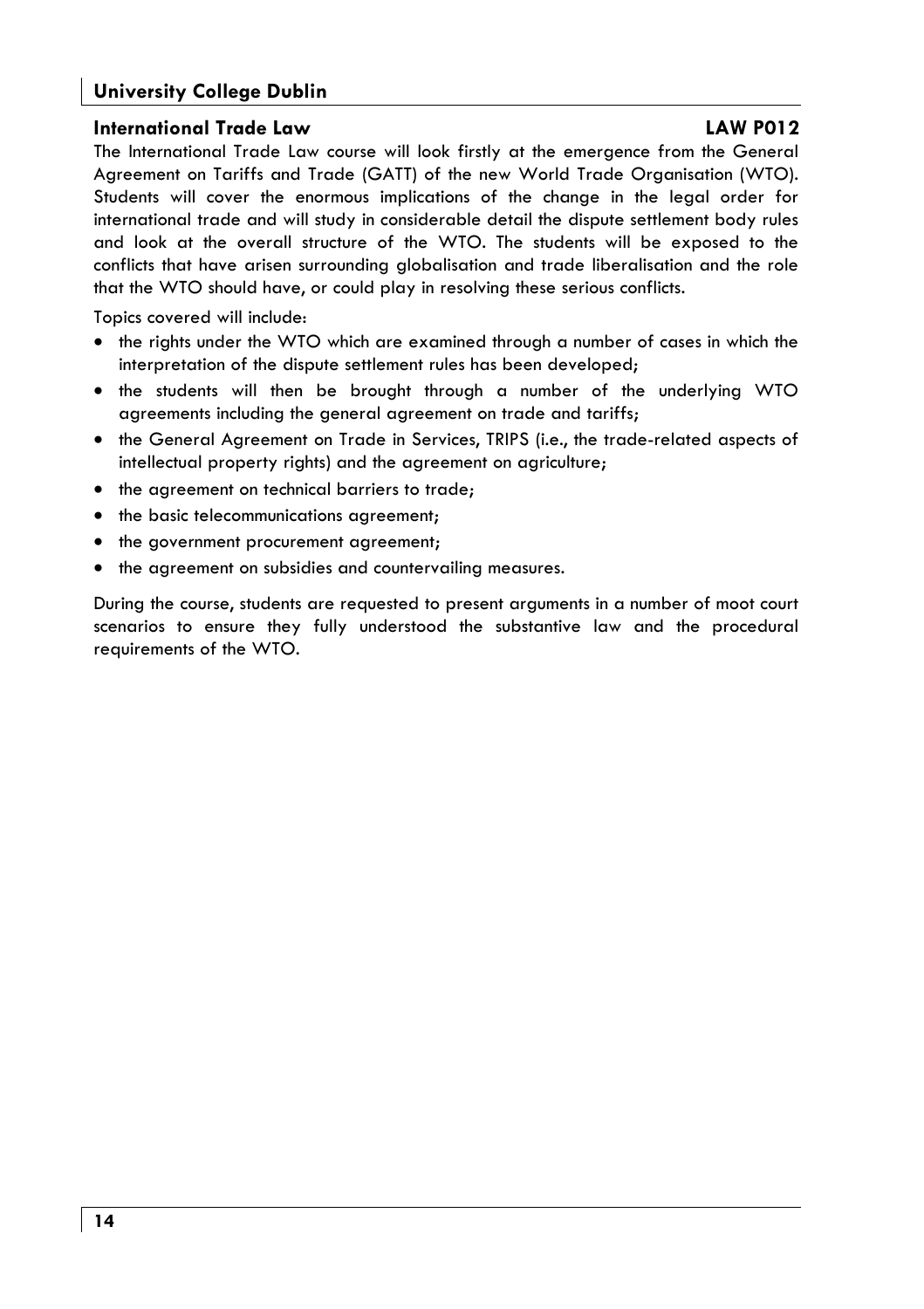# **Master of Laws in European Law (LLM) (LWMXF0005) LLM** in European Law at UCD Faculty of Law

The Faculty of Law offers a one-year, full-time course leading to the award of the Degree of Master of Laws in European Law (LLM).

Students are required to take *four* full subjects; or *three* full subjects and *two* half subjects; or *two* full subjects and *four* half subjects or (with the permission of the course Directors) *one* full subject and *six* half subjects from the following list:

| Full-subjects   |                                                                 | Credits    |
|-----------------|-----------------------------------------------------------------|------------|
| <b>LAW P102</b> | The Constitutional and Administrative Law of the                |            |
|                 | European Union                                                  | 22.5       |
| <b>LAW P104</b> | Law of the European Convention on Human Rights                  | 22.5       |
| <b>LAW P107</b> | European Intellectual Property Law                              | 22.5       |
| LAW P103        | <b>European Community Competition Law</b>                       | 22.5       |
| <b>LAW P006</b> | Private International Law                                       | 22.5       |
| <b>LAW P108</b> | Supervised Dissertation on a Topic in the Field of <sup>2</sup> |            |
|                 | European Law                                                    | 22.5       |
| Half-subjects:  |                                                                 |            |
| <b>LAW P019</b> | Internal Market Law of the European Union                       | 11.25      |
| <b>LAW P009</b> | European Environmental Law                                      | 11.25      |
| <b>LAW P017</b> | <b>European Criminal Justice</b>                                | 11.25      |
| LAW P013        | European Community Merger Control Law                           | 11.25      |
| <b>LAW P302</b> | Fundamental Rights in the European Union                        | 11.25      |
| LAW P011        | International Business Law                                      | 11.25      |
| <b>LAW P012</b> | International Trade Law                                         | 11.25      |
| <b>LAW P020</b> | Litigation in the European Union                                | 11.25      |
| <b>LAW P021</b> | Social and Employment Law of the European Union                 | 11.25      |
|                 | Total:                                                          | 90 credits |

**Students are advised that staff exigencies may mean that in any one year only a selection of these optional subjects will be available.** 

<sup>&</sup>lt;sup>2</sup> Prior Approval Necessary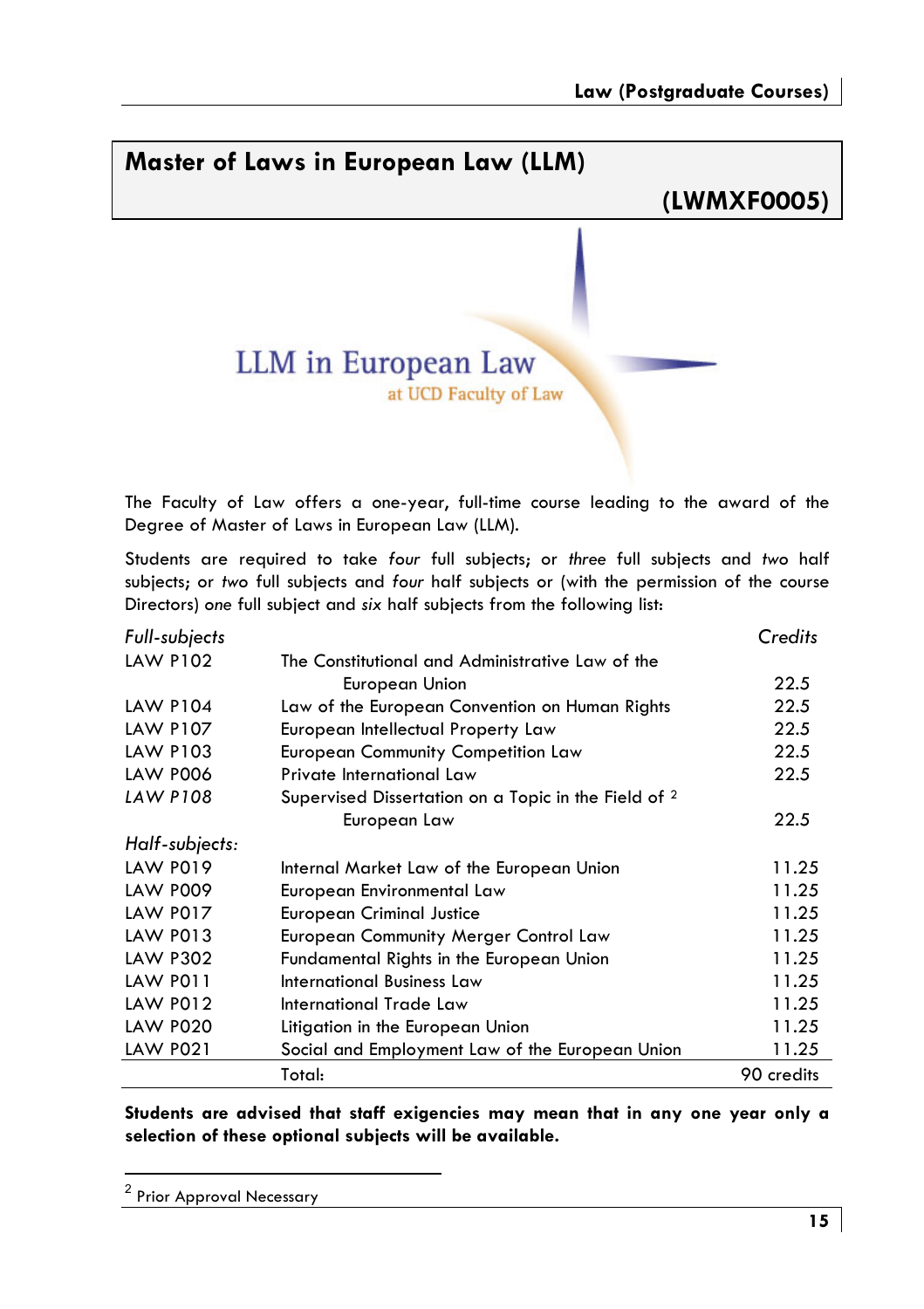# **A brief description of the Master of Laws in LLM in European Law Subjects**

### **The Constitutional and Administrative Law of the European Union LAW P102**

This course will entail an in-depth study of the structure, development and operation of the governmental structures of the European Union, with particular emphasis on the institutional structure of the main EU legislative and executive organs, as well as the main doctrines that provide the coherence of the legal framework which supports EU decisionmaking processes. The powers of the European Court of Justice to review the acts of the EU will also arise for consideration.

Topics covered will include:

- the foundation Treaties and Treaty reform;
- the institutional structure and separation of powers;
- decision-making in the European Union;
- judicial review;
- supremacy and direct effect;
- external competence; and
- fundamental rights.

#### **Law of the European Convention on Human Rights LAW P104**

This course involves an in-depth study of the system of protection of human rights established by the European Convention on Human Rights 1950. Drafted under the auspices of the Council of Europe, the Convention is the primary vehicle through which a human rights claim may be pursued against European States at the international level. As well as examining the evolution of this system of human rights protection, the course will critically examine and analyse:

- the practice and procedure involved in processing an individual application under the petition system created by the Convention;
- the jurisprudence of the European Court of Human Rights in relation to selected substantive rights guaranteed by the Convention, including;
- the right to life;
- Freedom from Torture, Inhuman, Degrading Treatment or Punishment;
- the right to Liberty and Security;
- the right to a fair trial;
- the right to respect for private life, family life, home and correspondence;
- freedom of expression;1
- freedom of thought, conscience and religion; and
- the principle of non-discrimination.

#### **European Intellectual Property Law LAW P107**

The protection of intellectual property rights raises a multiplicity of issues in European Community law. On the one hand, the recognition and protection of such rights is an essential part of a dynamic market economy. On the other hand, such rights may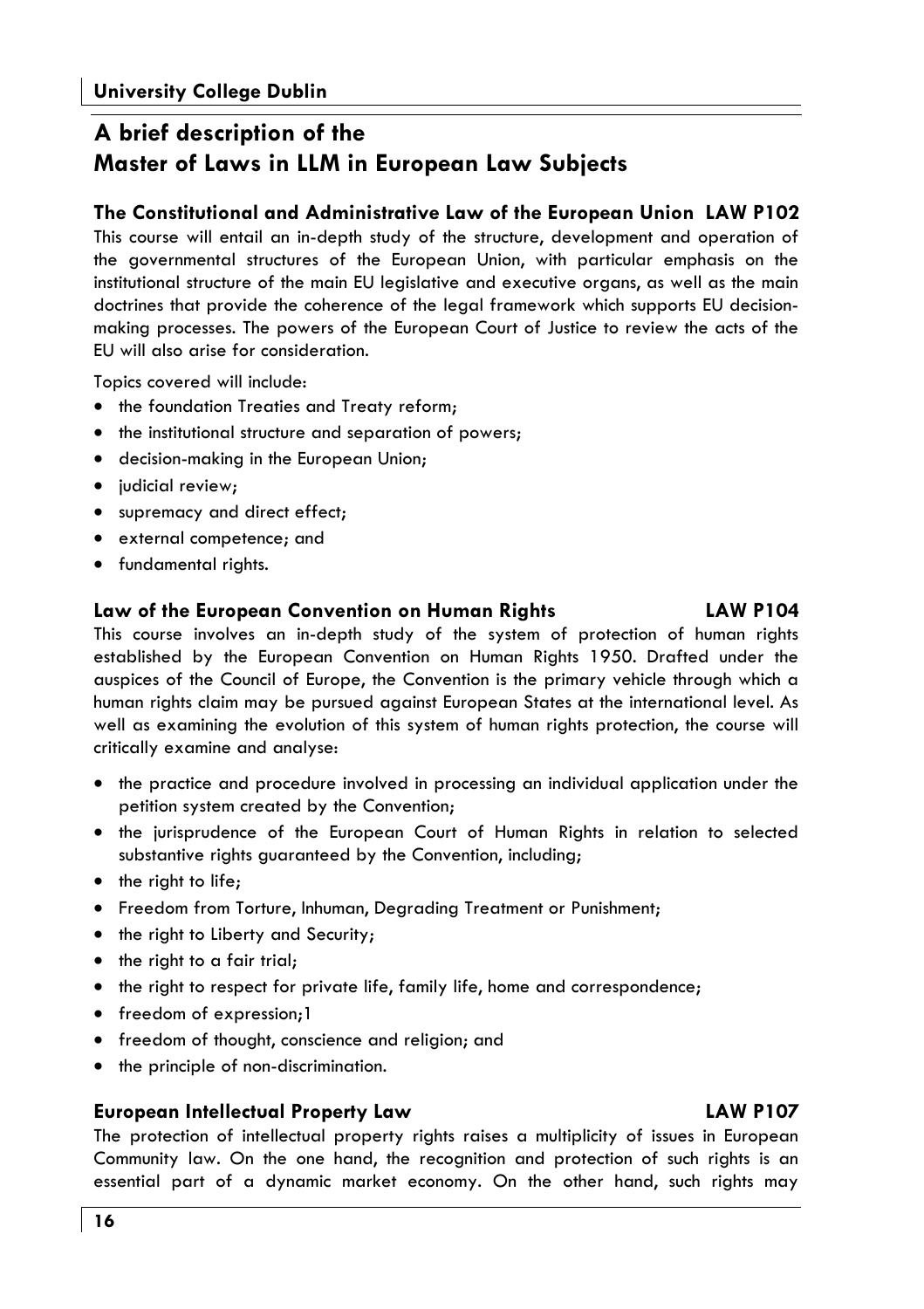**Law (Postgraduate Courses)** 

represent a direct threat to the unification of the internal market. This course will examine the attempts made to reconcile these two aspects of intellectual property rights, both by the Community legislature and by the European Court of Justice.

Topics covered will include:

- the application both of the rules relating to the free movement of goods and of competition rules to intellectual property rights such as copyright, patents, trade marks and industrial design rights;
- the extensive secondary legislation in this field;
- relations between the Community and third countries.

The course will be of particular use to those wishing to work in a commercial environment. However any student seeking to understand how Community law works in practice and, in particular, how tensions between Community and national law are reconciled will find it relevant.

#### **European Community Competition Law LAW P103**

This course examines the development of European Union Competition law and policy. Case-law as well as relevant legislative provisions will be examined in detail, as well as the regulatory reforms that have been adopted in recent years.

Topics covered will include:

- an introduction to economics with a particular focus on market definition;
- cartel operations;
- oligopolistic interdependence:
- trade and professional associations;
- monopoly and abusive dominance, dominance in after markets and collective dominance;
- refusals to deal and tying arrangements;
- predatory pricing and price discrimination;
- vertical restraints including; exclusive territories, exclusive purchasing requirements, selective distribution agreements and franchising.

#### **Private International Law LAW P006**

### The primary focus of the course will be comparative international commercial litigation with particular emphasis on jurisdiction of courts and enforcement of civil judgments in Europe. Emphasis will also be placed on a choice of law issues in international contract planning, international tort litigation and restitutionary claims in private international law.

Topics covered include:

- jurisdiction in claims in personam in non-Convention cases;
- staying actions focusing in particular on forum non conveniens and anti-suit injunctions;
- multi-jurisdictional issues under the Brussels Regulation (2000) and Lugano Convention (1988), including general, special and exclusive jurisdiction, jurisdiction in insurance contracts, jurisdiction in consumer and internet transactions, jurisdiction agreements, *lis alibi pendens* and provisional measures;
- enforcement of civil judgments from non-convention states;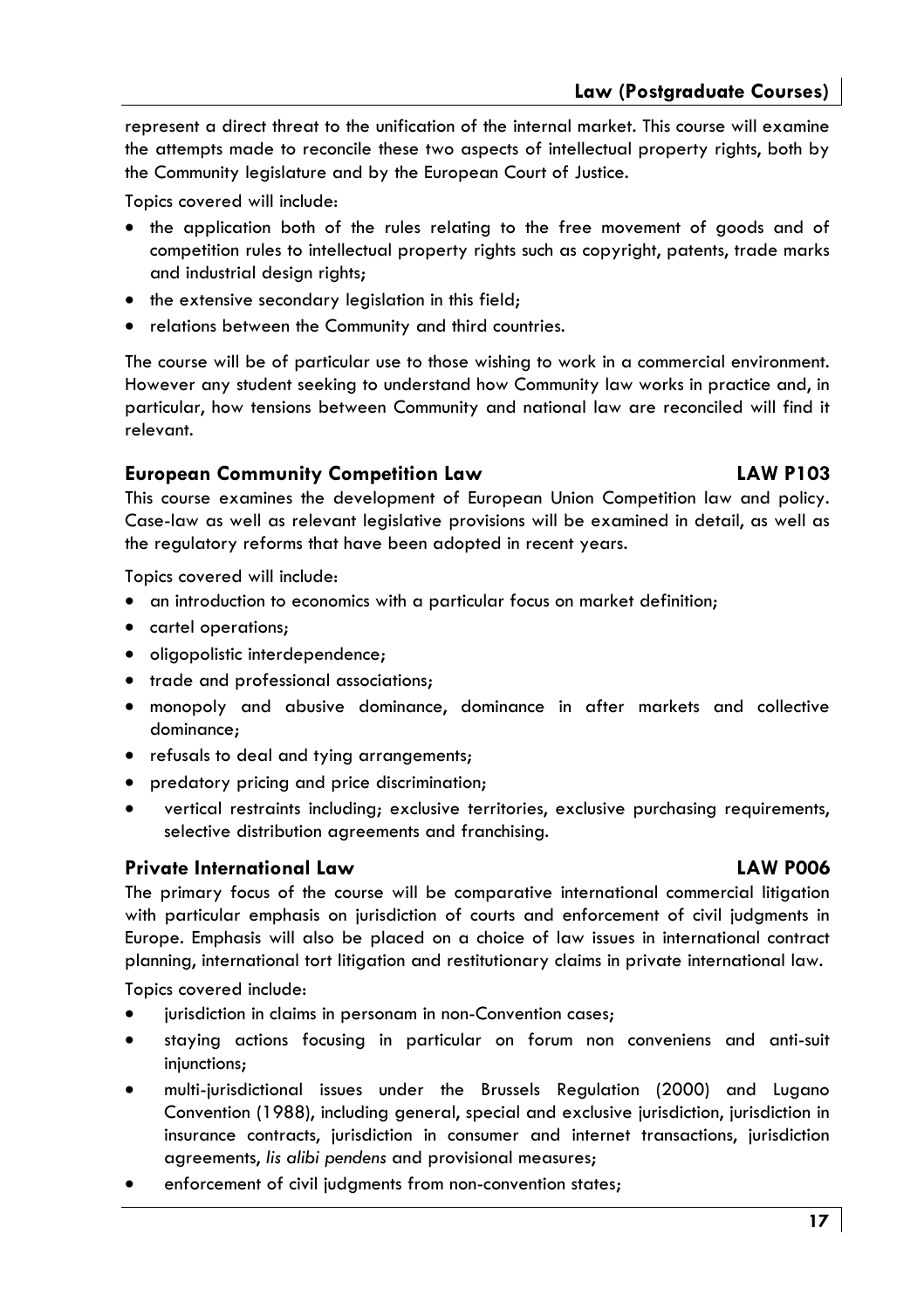### **University College Dublin**

- enforcement of judgments under the Brussels Regulation and Lugano Convention:
- international contracts determining governing law, mandatory rules, formal material validity, scope of the applicable law, public policy and consumer and employment contracts; and
- international tort litigation focusing on the determination of the applicable law, public policy and specific issues relating to product liability, environmental torts and defamation.

#### **Supervised Dissertation LAW P108**

Students are both permitted and encouraged to write a dissertation in any area of European law (or in other areas of law covered by the LLM in European Law such as international business law or international trade law) in lieu of a full subject. The dissertation is graded in a manner similar to any full subject. The precise topic of the dissertation must be agreed with a member of the teaching staff on the LLM in European Law prior to commencement of research, and the writing of the dissertation will be supervised by that staff member. The dissertation should be about 18,000 words, including footnotes (equating to approximately sixty typed pages). A bibliography must be appended, but it is not necessary to include tables of cases or statutes. The deadline for submission of two bound copies of the dissertation will be in May.

This subject choice offers students the potential to maximize the educational rewards of studying for the LLM in European Law. To date, LLM in European Law students have opted to write dissertations on a wide number of fascinating topics.

#### **Half Subjects**

#### **European Environmental Law LAW P009**

This course entails a critical analysis of Environmental Law within both a European Union and broader international context. It will examine the principles that are applicable to environmental protection and how such protection is enforced. In the process the course will describe how environmental law has become such an integral part of the European legal order. The syllabus will concentrate on core issues. These include:

- Legal principles of European environmental law;
- Environmental protection within international law;
- European environmental policy and harmonization of national law;
- Implementation and enforcement of environmental law remedies and dispute resolution;
- Trade, competition law and the environment;
- Fundamental rights and environmental law;
- Substantive European environmental law & policy this may cover areas including conservation; waste; water; chemicals; air; licensing & control of activities.

#### **European Criminal Justice LAW P017**

This course will explore the ways in which the European Union response to the problem of transborder crime has been fashioned from the raw materials of international criminal law and subsequently developed within the framework provided by the Union Treaties.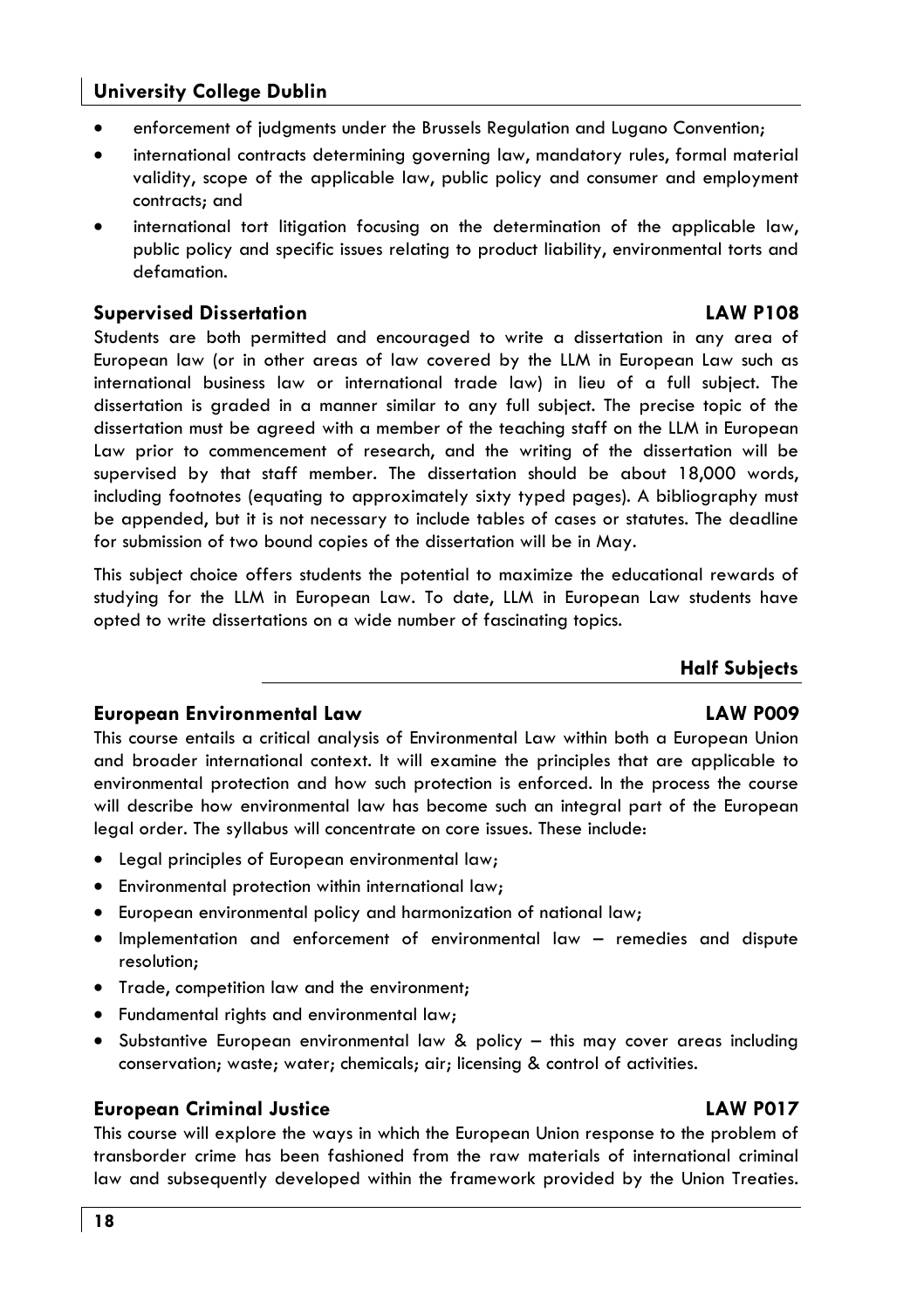Topics covered will be drawn from the following list: the internationalisation of crime; international criminal law; European criminal law; Title VI of the Maastricht Treaty; the Amsterdam and Nice Treaties; the institutional framework of co-operation; forms of co-operation; police co-operation; judicial co-operation; transfer arrangements; extradition; efficient prosecution.

#### **European Community Merger Control Law LAW P013**

This course will examine the developing area of EC Merger Control Law and will involve intense study of various provisions of the EC Merger Regulation 4064/89 (as amended).

Topics examined will include:

- the relationship, interaction and division of jurisdiction between EC and National Merger Control Law (in particular Irish merger control);
- general principles as expressed in European Court of Justice judgments and European Commission Decisions;
- the history of EC Merger Control Law and Policy and perceived jurisprudential difficulties in the Treaty of Rome;
- the significance of the disapplication of Article 81 EC Treaty by the Merger Regulation;
- the legal and economic criteria to be satisfied in order for the Merger Task Force to establish jurisdiction (thereby removing mergers from the ambit of national merger control authorities);
- an examination of cases where a "Community Dimension" was found to exist;
- how the 1997 revision of the Merger Regulation allowed "full function" joint ventures to be regulated under the Regulation's regime;
- Merger Task Force procedures, and how the Merger Regulation extends to control of oligopolies;
- The reforms brought about by the 2004 amending Regulation;
- the mechanisms whereby the Commission will clear mergers providing the parties make structural changes to the merger, and how parties commitments as to their future behaviour may be policed;
- the extensive powers given to the Commission to prohibit mergers (in the context of which several controversial decisions of the Merger Task Force will be looked at); and
- the provisions of the EC Merger Control Regulation, as well as the relevant implementing regulations, and also the various EC Commission Notices, which assist in the interpretation of the EC Merger Regulation.

#### **Fundamental Rights in the European Union LAW P302**

This half option is devoted to an examination of the protection of fundamental rights within the European Union. Although the original three European Community Treaties made no provision for human rights, in the 1950s the Court of Justice declared that the general principles of EC law include protection for those rights which are part of the common constitutional traditions of the member states and the international human rights treaties on which the member states have collaborated. The course opens with a discussion of the Court's vibrant jurisprudence in this field and the limits which it places on the action of the Community and the member states. With the conclusion of the Treaties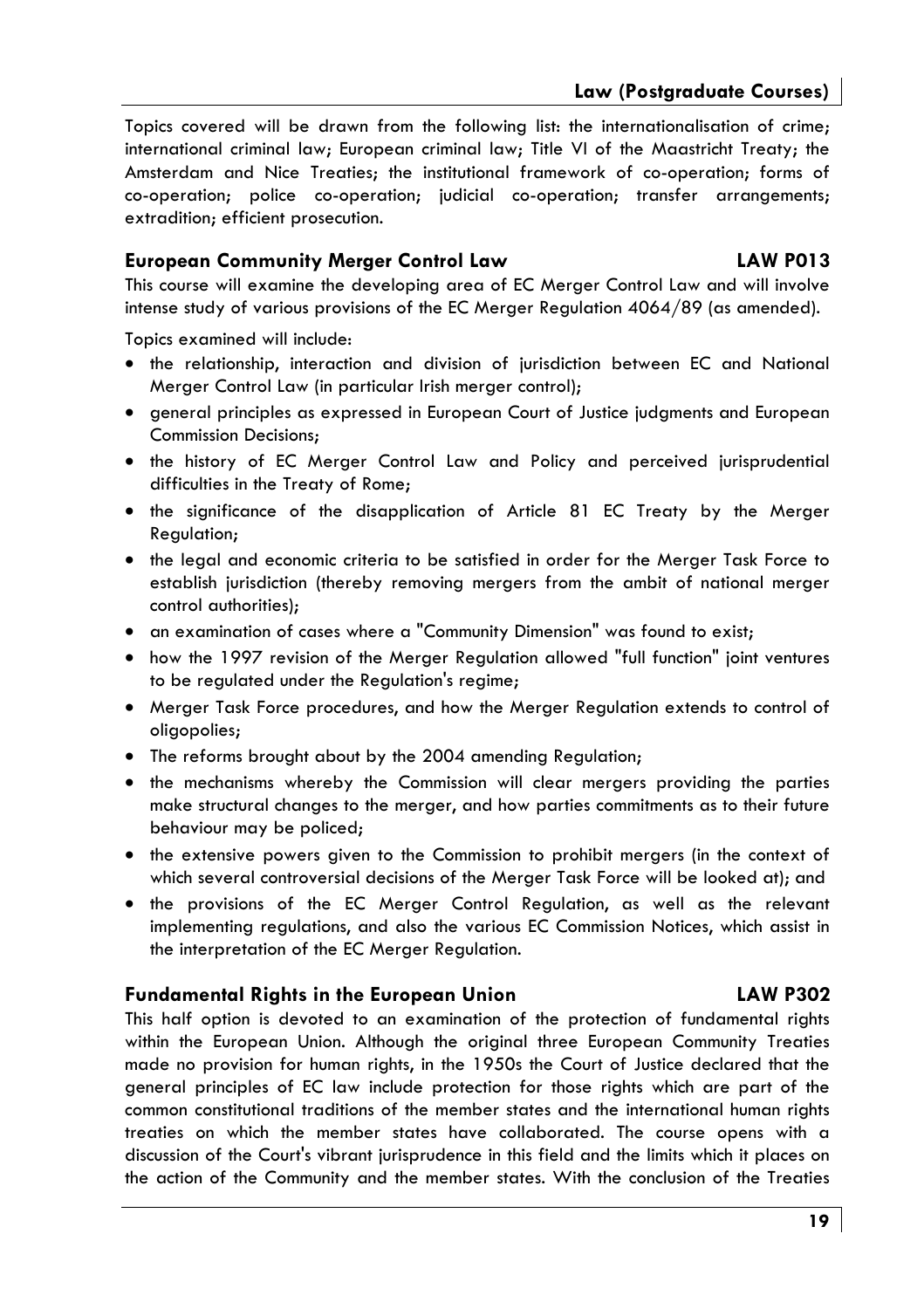### **University College Dublin**

of Maastricht and Amsterdam, fundamental rights have assumed a more central role in the policy and activities in the Union. Students will examine the extensions of Community competence occasioned by these Treaties, particularly in the field of anti-discrimination. The remainder of the course will explore various themes in the current, lively debate on the significance and scope of EU fundamental rights policy: the contribution of the EU Charter of Fundamental Rights and the possibility of upgrading its legal status at the next intergovernmental conference; the continuing debate over Community accession to the ECHR; and the growing importance of citizenship as a distinct source of rights within the Union.

Topics:

- The origins and development of fundamental rights;
- Fundamental rights as general principles of EC law;
- The limits of Community and member state action;
- The contribution of the political institutions;
- The interaction of national law, EC law and the ECHR;
- Community accession to the ECHR Opinion  $2/94$ ;
- Treaty amendment: fundamental rights post-Amsterdam;
- Anti-discrimination: a case study;
- The Charter of Fundamental Rights;
- IGC 2004: the legal status of the Charter;
- Citizenship of the Union: Part two of the EC Treaty;
- Citizenship of the Union: the case law of the Court of Justice.

#### **Internal Market Law of the European Union LAW P019**

It is clear that the goal of the European Communities has never been confined to one of a purely commercial or economic nature. Nonetheless, the reality of the integration process has been that from the beginning, integration efforts have concentrated on the attainment of a single European market, first in the coal and steel sector, and then more generally. Even today, with the role of the European Union spreading out into diverse areas, the undeniable fact is that commercial policy remains a field of unique core significance in the European integration process.

The objective of this course is to concentrate on some of the policies which form the focus of European Community commercial policy:

- free movement of goods an area of law which is crucially important to the construction of the common market, and covering taxation-related and non-taxationrelated Treaty provisions, as interpreted in the case law of the European Court of Justice;
- free movement of services  $-$  a topic of increasing importance given the increasing dominance of the service-based economy;
- the right of establishment of persons and of companies seeking to establish themselves or open branches in other Member states;
- free movement of workers; and
- free movement of capital.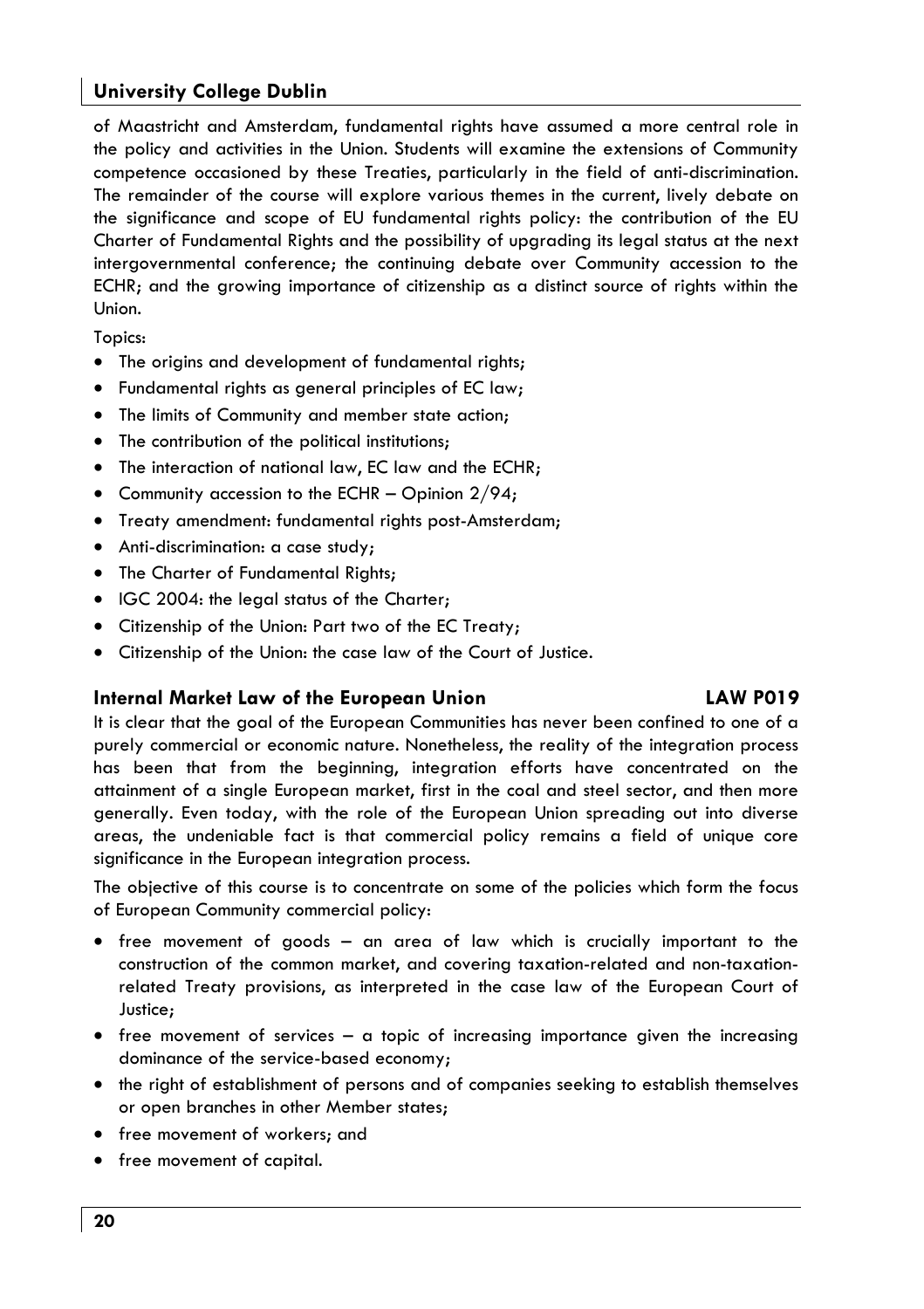#### **International Business Law LAW P011**

The course offers an analysis of the legal framework of international business transactions. The course focuses on the law applicable to international business transactions as well as the international dispute resolution processes available to parties involved in international contracts such as international mediation and arbitration. The following topics will be covered in the course:

- The law governing international commercial contracts
- Legal aspects of doing business in a global economy: Negotiating transnational commercial contracts; overview of the legal systems of the world
- The proper law of international contracts: the principle of party autonomy; Lex mercatoria and the UNIDROIT principles; international commercial transactions in cyberspace; breach, adaptation and remedies in International commercial contracts; hardship and force majeure clauses.
- Main Conventions relating to international contracts: Rome Convention 1980, Vienna Convention on the International Sales of Goods, Mexico City Convention 1994;
- International Alternative Dispute Resolution;
- Presentation of ADR: What is ADR?, ADR versus litigation, Study of the most commonly used international ADR techniques and Rules of International Institutions;
- International mediation: The concept of Mediation, application to international commercial contracts disputes;
- International arbitration: Presentation of the main international arbitration rules, institutions and conventions, the arbitration agreement, the laws governing international arbitration, the enforcement of international awards, arbitration and state contracts.

#### **International Trade Law LAW P012**

The International Trade Law course will look firstly at the emergence from the General Agreement on Tariffs and Trade (GATT) of the new World Trade Organisation (WTO). Students will cover the enormous implications of the change in the legal order for international trade and will study in considerable detail the dispute settlement body rules and look at the overall structure of the WTO. The students will be exposed to the conflicts that have arisen surrounding globalisation and trade liberalisation and the role that the WTO should have, or could play in resolving these serious conflicts.

Topics covered will include:

- the rights under the WTO which are examined through a number of cases in which the interpretation of the dispute settlement rules has been developed;
- the students will then be brought through a number of the underlying WTO agreements including the general agreement on trade and tariffs;
- the General Agreement on Trade in Services, TRIPS (i.e., the trade-related aspects of intellectual property rights) and the agreement on agriculture;
- the agreement on technical barriers to trade;
- the basic telecommunications agreement;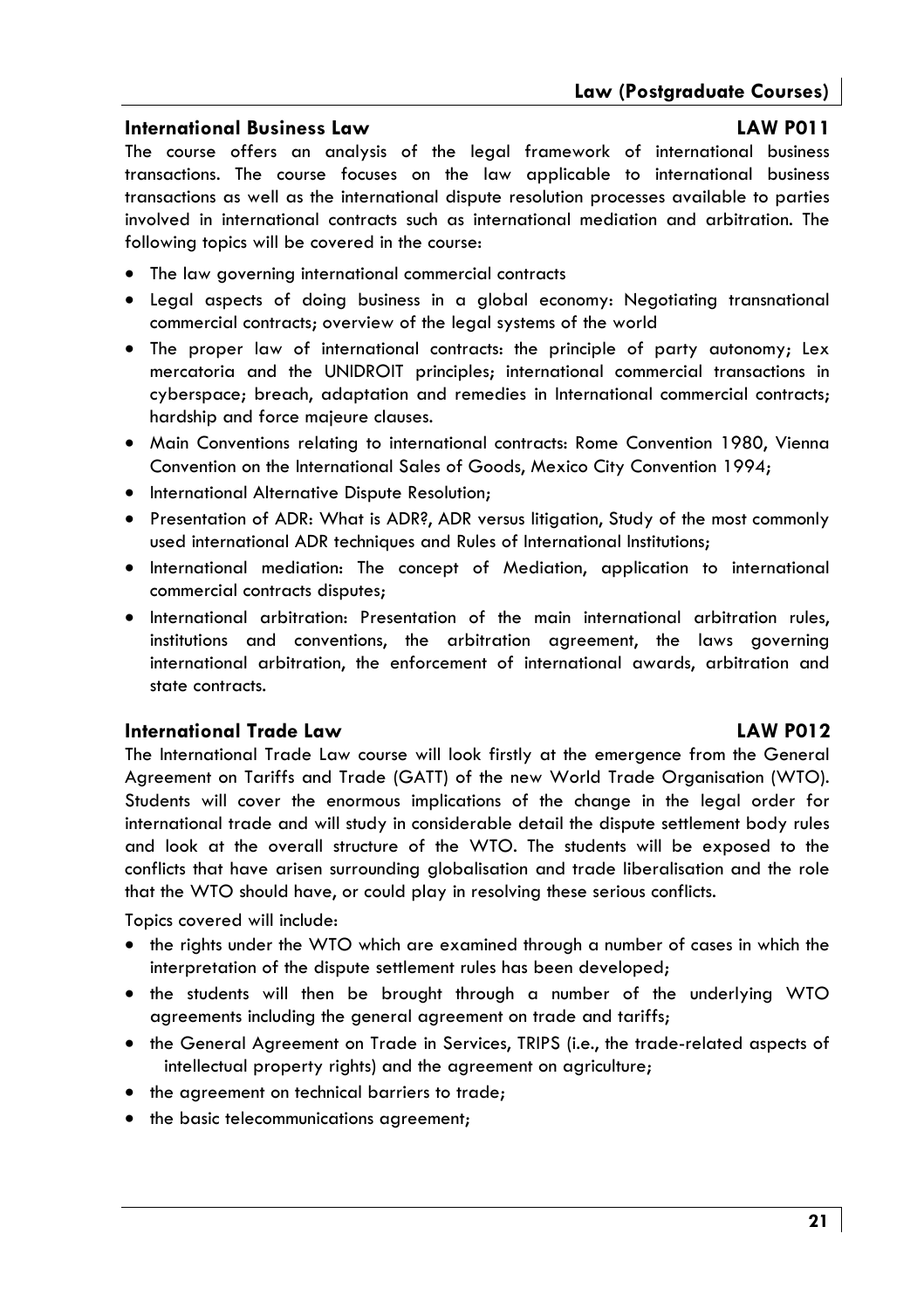### **University College Dublin**

- the government procurement agreement:
- the agreement on subsidies and countervailing measures.

During the course, students are requested to present arguments in a number of moot court scenarios to ensure they fully understood the substantive law and the procedural requirements of the WTO.

#### **Litigation in the European Union LAW P020**

#### This is a course designed to give students a knowledge and understanding of how questions of European Union Law are litigated. As such this course should be of indispensable value to students who are considering a career which may involve litigation before the court of Justice and/or litigation in Member State Courts of questions of European Union law.

Topics examined include:

- the structure and functioning of the European Court of Justice;
- the various forms of action before the court of Justice, including:
	- the actions for infringement of Community law by a Member State under Articles 226 and 227 of the EC Treaty;
	- the Article 234 preliminary reference procedure;
	- the Article 230 action for annulment and the Article 232 action for failure to act;
	- the action for damages under Articles 235 and 288;
	- the Article 300 procedure for obtaining the opinion of the court on the compatibility of an international agreement with the EC Treaty;
	- the Article 241 objection of illegality;
- the growing Court of Justice jurisprudence on Member State remedies and procedural rules.

More specialised aspects of the law governing litigation in the European Union are also examined, such as proceedings for interim measures before the Court of Justice, the jurisdiction of the Court with regard to police and judicial cooperation in criminal matters and the jurisdiction of the Court of Justice under Conventions concluded by the Member States.

#### **Social and Employment law of the European Union LAW P021**

In recent years, and in particular as the focus of the European Community has expanded rapidly beyond the single-minded pursuit of the creation of a common market, the social and employment law of the European Union has taken on an increasingly important role. This course focuses on the activities of the Community in this policy area.

The evolution of EC social policy since the coming into force of the original three Treaties is examined in some detail (involving examination of such topics as the Community Charter of Fundamental Social Rights and the more recently adopted Charter of Fundamental Rights of the European Union). So too is the issue of law-making in the field of social policy, with careful regard being paid to the effect of the Treaties of Maastricht and Amsterdam, in particular, the combined effect of which was to introduce new methods of legislation in this policy area.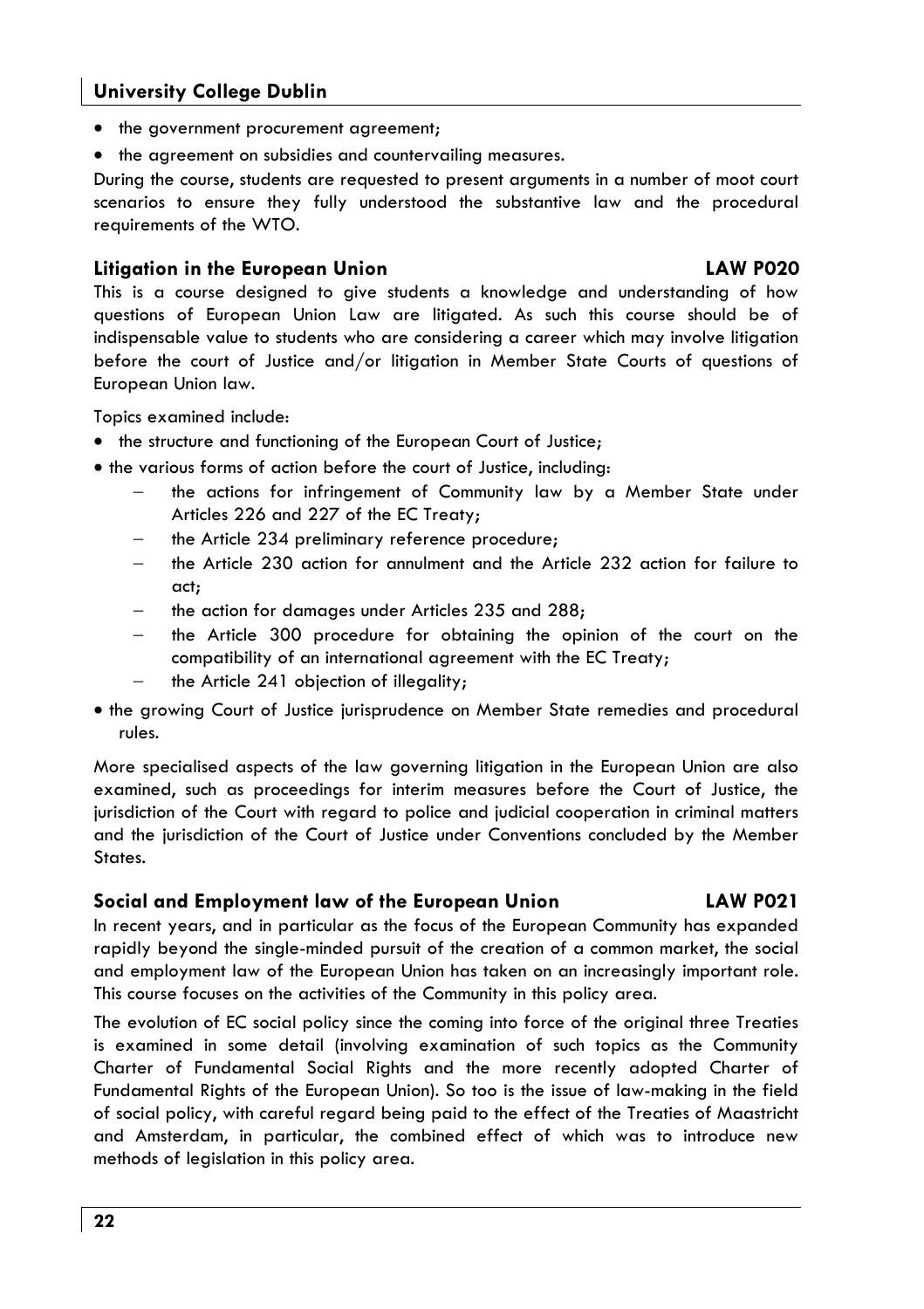Various areas of social policy are examined in some detail. These include the area which fits most easily into the original 'common market' ideology of the Community: the free movement of workers. The gradual but steady expansion of free movement rights to other categories of persons - job seekers, students, retired persons and others, as well as family members of such persons – is also a focus of this course, as are the free movement entitlements of third country nationals.

Employment rights on the restructuring of enterprises are also examined. The core of these rights relates to employee rights in situations such as the transfer of undertakings, collective redundancies and insolvency situations.

Initiatives at European level to provide for collective labour law rights are also the subject of this course. Such rights include not only the rights to information and consultation set out in the European Works Councils Directive but also rights provided for in more recent measures such as Directive 2002/14/EC establishing a general framework for informing and consulting employees and Directive 2001/86/EC supplementing the Statute for a European Company with regard to the involvement of employees.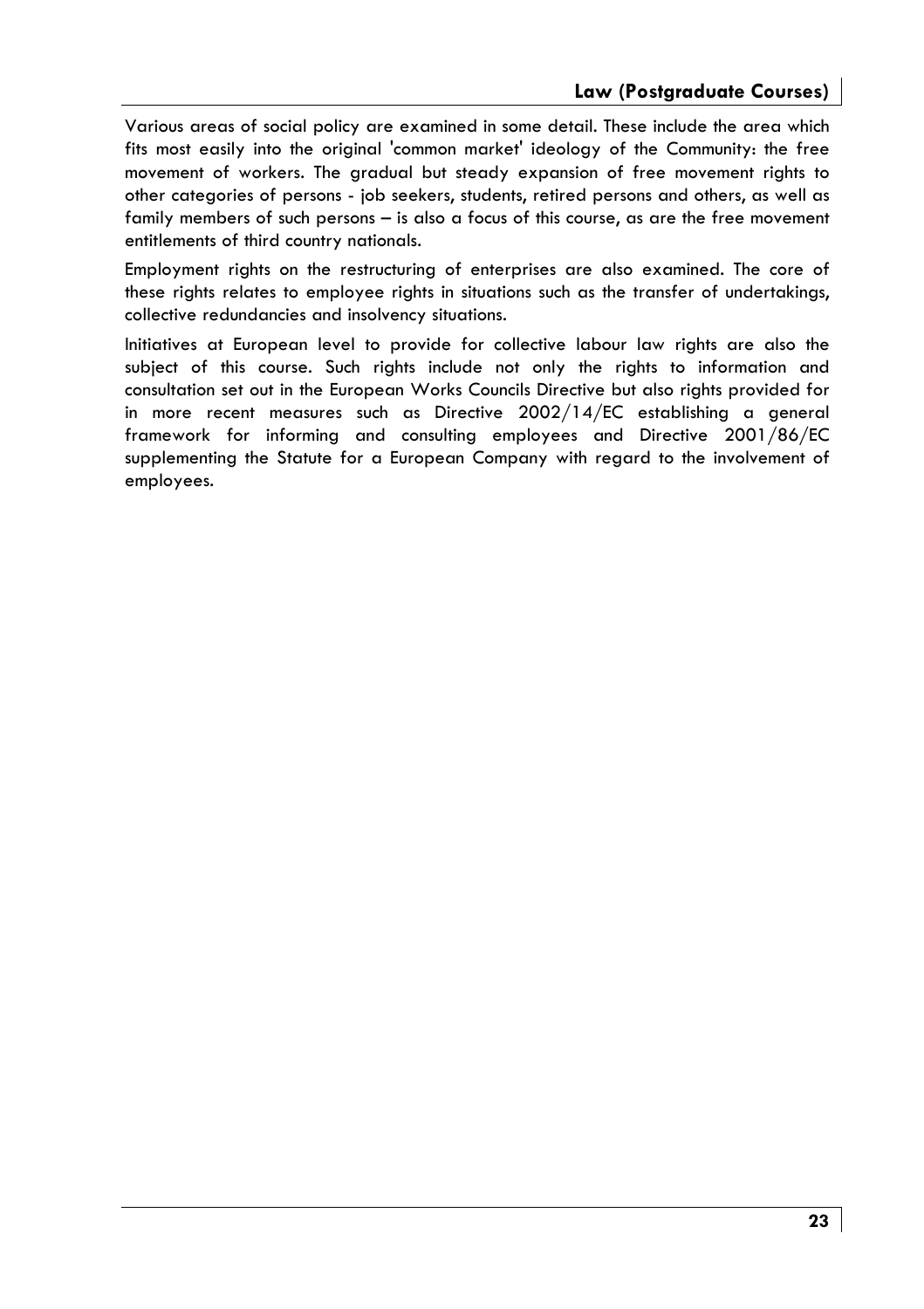# **Degree of Master of Laws (LLM) by Research**

# **(LWMRF0001)**

The Faculty welcomes applications from qualified students interested in reading for the research degree of LLM The Faculty represents a broad range of academic interests and expertise, and is especially interested in promoting research in the areas of commercial law, competition law, company law, comparative law, constitutional law, criminal law and criminology, the legal protection of cultural heritage, environmental law, equity, European Union law, evidence, family law, human rights, information technology law, intellectual property law, international trade law, international commercial transactions, jurisprudence, labour law, land law, legal anthropology, legal history, planning law, public and private international law, social welfare law and taxation and insolvency.

The LLM by research may be presented no less than three terms after entry into the course of research. Most students, however, require up to six terms to complete all degree requirements. Candidates will be allowed three years from the date of registration in which to complete their degree. If they have not done so within that period, they must apply to the Faculty for an extension. At the end of the course, the candidates submit a thesis, comprising either a record of original investigation or an ordered and critical exposition of existing knowledge.

No formal programme of study is prescribed by the Faculty for the LLM by research other than the Research Methods Seminar. Each student is assigned a supervisor to oversee the research. While no formal programme of study is prescribed, research may be supplemented by the submission of short papers and attendance at recommended lectures or seminars.

It is emphasised that reading for the LLM by research is an onerous commitment which is normally regarded as incompatible with outside employment, participation in full-time courses or professional legal education. In this regard, prospective applicants should consult the Faculty before submitting a formal application.

#### **Research Seminar**

The Faculty's Research Seminar is designed to foster the creation of a graduate research community; to introduce graduate research methods and improve writing skills; and to provide a forum for the presentation of research and discussion of common interests by postgraduates, staff and visiting speakers.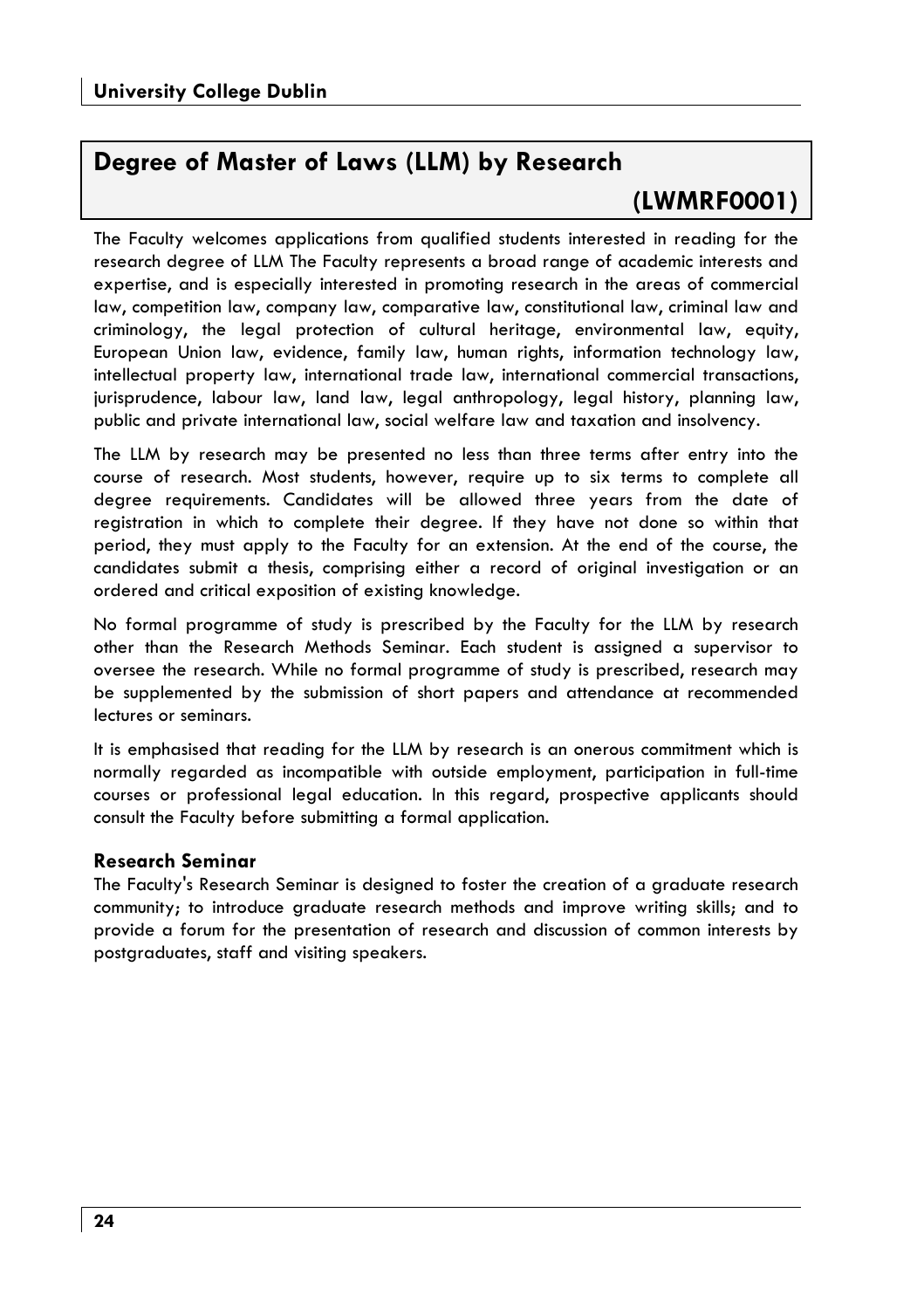# **Degree of Doctor of Philosophy (PhD)**

# **(LWDRF0001)**

The Faculty welcomes applications from qualified students interested in reading for the research degree of PhD. The doctorate is to be taken not less than six terms after registration. Candidates for the degree will be allowed six years from the date of registration in which to complete their degree. If they have not done so within that period, they must re-apply for registration.

The thesis must normally be prepared under the supervision of the relevant Professor but the Faculty may, on the recommendation of the Professor, assign another member of the staff to supervise the candidate's research, under the Professor's general direction. The thesis must be prepared in the University unless permission is given to the candidate to work elsewhere under the Professor's general direction. Such permission will normally be granted only after a significant period of PhD research at the University.

Candidates may enter for examination in January of the year in which their work is to be examined; the time of examination to be arranged as may be convenient to the candidate and the examiners. If the thesis is not presented before the 1st February following, the candidate must re-enter.

Candidates may be required to take an oral examination on the subject matter of their thesis. The degree will not be awarded unless the examiners report that the thesis is worthy of publication, as a whole or in part, as forming a distinct contribution to the knowledge of the subject and affording evidence of originality.

# **Degree of Doctor of Laws (LLD)**

Under the provisions of the university statutes, a candidate shall be eligible to obtain the Degree of Doctor of Laws fifteen terms after obtaining the Degree of Bachelor of Civil Law. He/she shall not be eligible to obtain the Degree of Doctor of Laws unless he/she shall present an original work by himself/herself and in addition, pass such examination as may satisfy the General Board of Studies that he/she is worthy to have the degree conferred on him/her.

Provided that the General Board of Studies and the Senate acting upon the advice of examiners appointed by the Senate on the recommendation of the General Board of Studies, who may or may not be members of the Faculty in the subjects of which the Degree of Doctor is sought, may, in view of the excellence of the original work presented by the candidate, dispense, wholly or in part, with any such further examination.

The work to be presented by a candidate for the Degree of Doctor of Laws must be a contribution to the advancement of the study of Law or of the science of Law which, in the judgement of the examiners, is worthy of recognition of such degree. No candidate is eligible for this degree under the above provisions unless he/she has obtained his/her primary degree in the university, after pursuing an approved course of study and passing the examinations prescribed for such primary degree.

Enquiries: lawpostgraduate@ucd.ie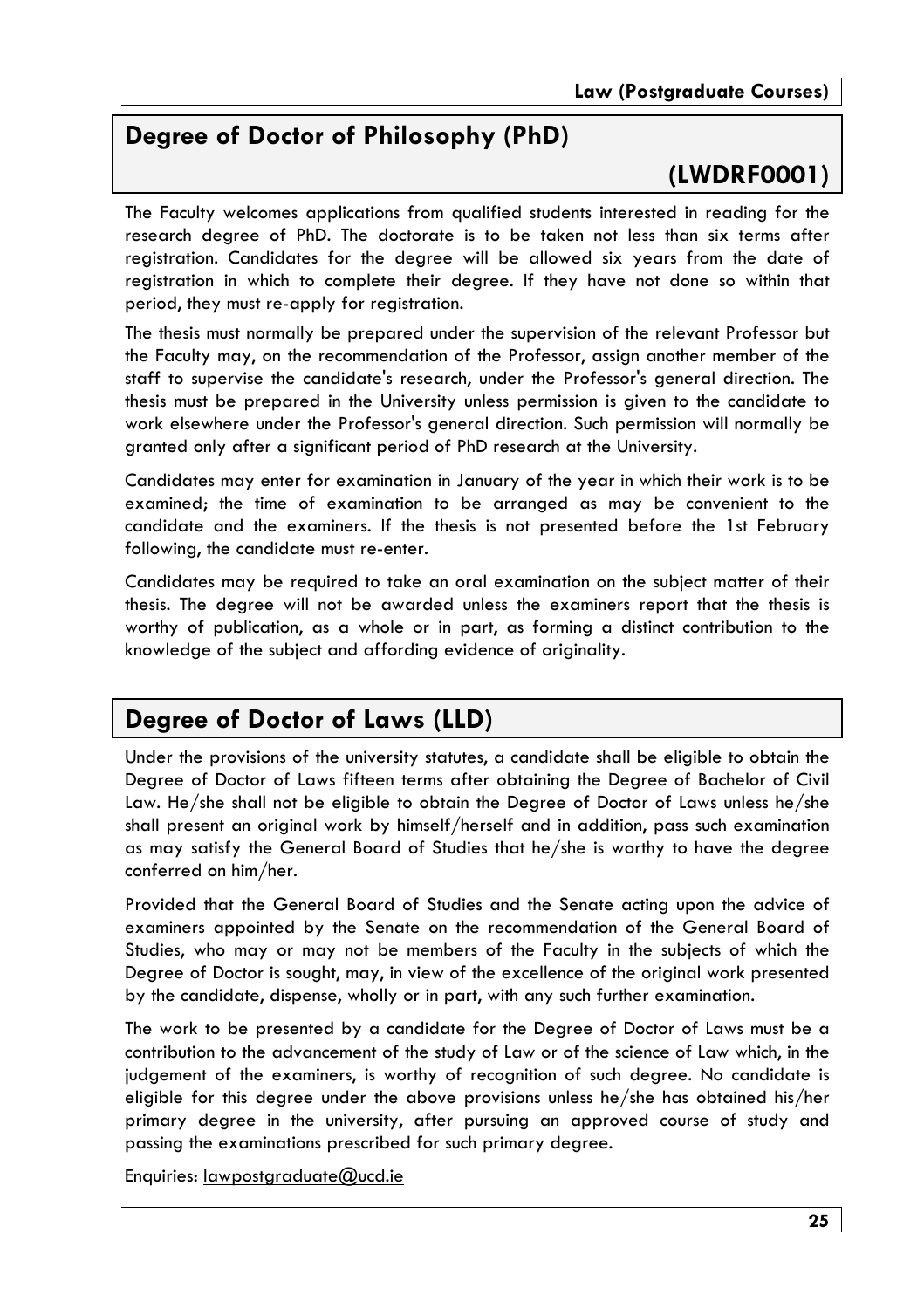# **Diplomas**

# **Diploma in Arbitration (DipArb)**

**(LWDPP0002)** 

#### **Course Description**

The Faculty offers a one-semester (12 weeks) course of studies leading to the award of a Diploma in Arbitration. The topics covered will be of particular interest to all professionals coming into contact with arbitration.

#### **Course Structure, commencement and duration**

The Diploma in Arbitration is taught by means of lectures and seminars over the course of twelve weeks. Lectures are held once a week on Thursday evenings and are supplemented by six weekend seminars and workshops involving practising arbitrators and arbitration experts. Lectures in the *Irish Law and Legal Procedure* component for nonlawyers are held on one additional evening per week, i.e. Wednesday evenings, over the duration of the course.

#### **Admission Requirements**

Students will be expected to have either a recognised legal qualification or a qualification and/or experience in a professional practice such as accountancy, architecture, engineering, surveying, etc. where arbitration is frequently encountered.

Applications will be considered from:

- (a) Practising barristers or solicitors;
- (b) Barristers or solicitors actively engaged in legally connected employment;
- (c) Graduates holding an approved university law degree or law-based Interdisciplinary university degree;
- (d) Persons with other academic and/or professional qualifications and/or such experience as would satisfy the Faculty that they are able to participate in the course.

#### **Course Syllabus**

The syllabus is designed to provide students with a detailed knowledge of Irish law and procedure relating to arbitrations. A special feature of the course is the *Award Writing* component which gives a grounding in the construction and analysis of reasoned arbitral awards.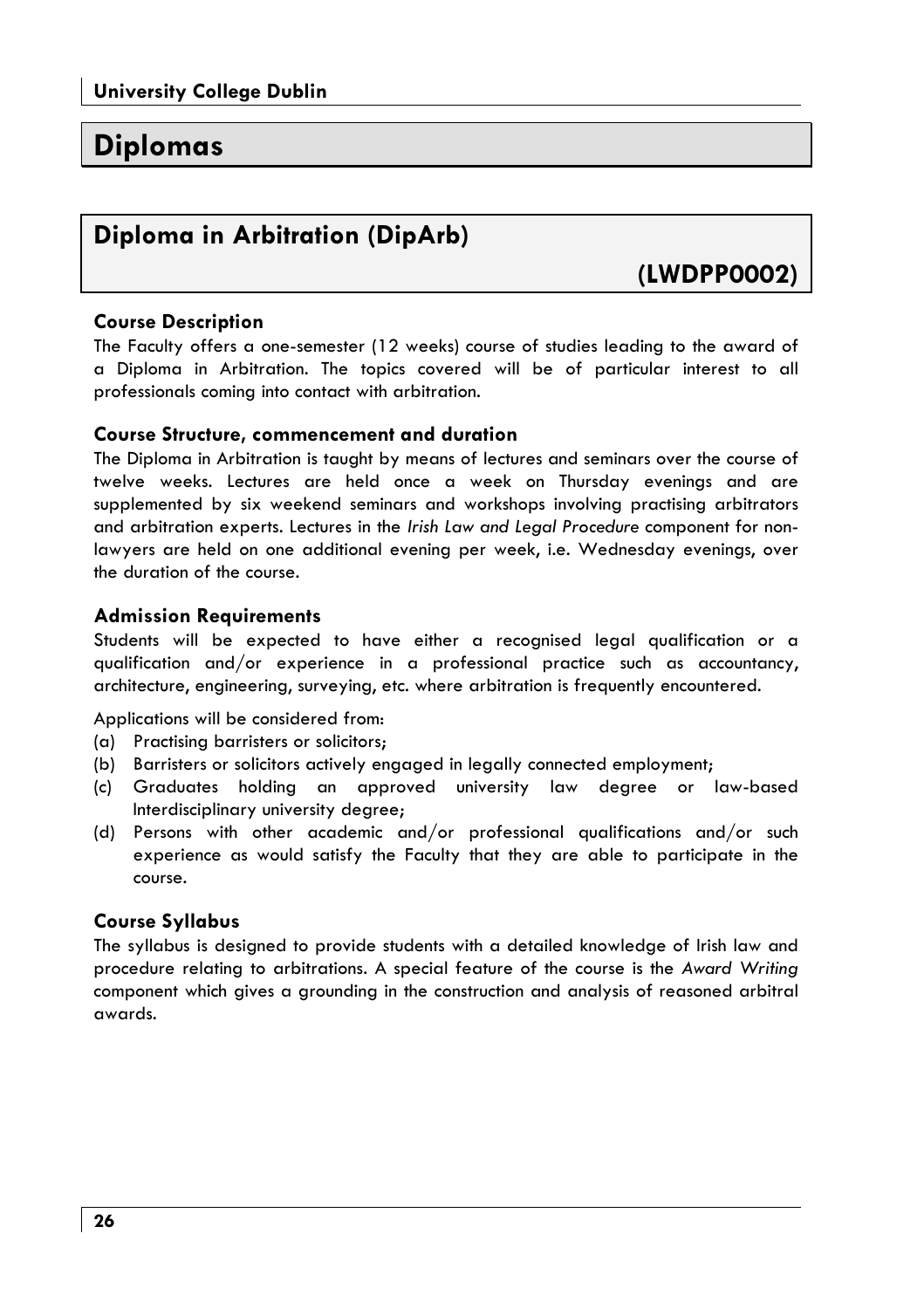The course comprises of two parts as follows:

### **Part A:**

#### **Arbitration Law and Procedure LAW P201**

The Law of Arbitration Arbitration Practice and Procedure Duties of Witnesses of Opinion (Expert Witnesses)

### **Part B:**

### **Award Writing LAW P202**

 Legal Analysis of Matters Leading to the Publishing of an Award Writing an Enforceable, Reasoned Award Analysis and Drafting of procedural orders and directions

#### *Law Component for non-lawyers:*

#### **Irish Law and Legal Procedure LAW P203**

Students who do not have a recognised Law degree or professional legal qualification will be required to take an additional component on *Irish Law and Legal Procedure* covering the necessary fundaments of Irish law and procedure including the following:

 General Concepts and Principles of Law and Procedure Law of Contract Law of Tort

Law of Evidence

#### **Accreditation**

The Diploma in Arbitration course is accredited by The Chartered Institute of Arbitrators. Students completing the course will be eligible to apply for Associate Membership (ACIArb) of the Institute, and, upon passing the examinations, for Membership (MCIArb). Graduates will further be exempted from the examination requirements for entry to fellowship (FCIArb) of the institute and for entry to the grade of Chartered Arbitrator.

### **Application Procedure**

Completed application forms, (available from the Faculty of Law Office), including a passport size photograph, a self-addressed postcard, and evidence of competence in written and spoken English (applicants from non-English speaking countries only), should be sent to:

Ms Liesanne Dean Postaraduate Law Office. University College Dublin, Roebuck Castle, Belfield, Dublin 4

or email: liesanne.dean@ucd.ie

#### **by 1st July of the year of entry**.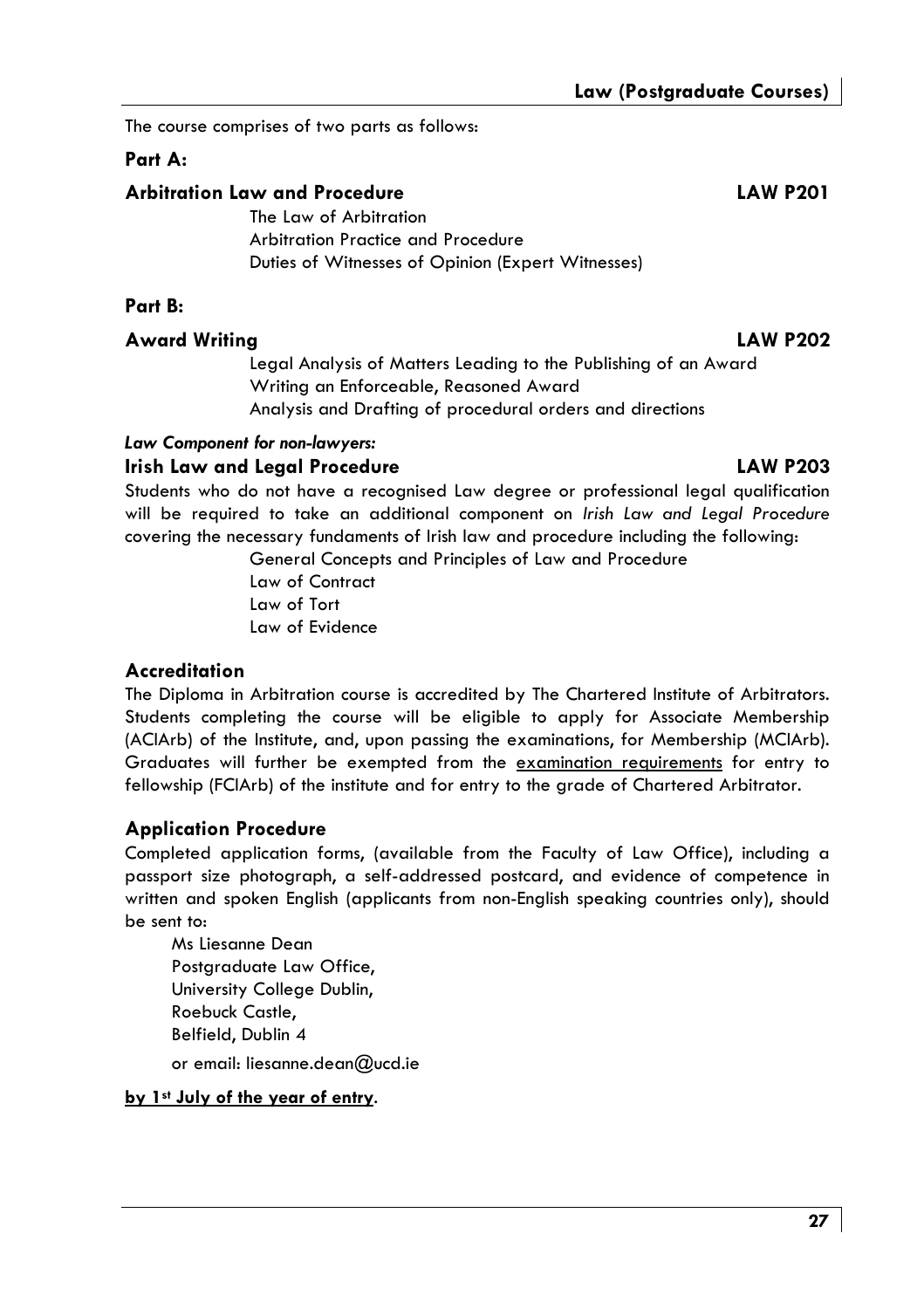# **Diploma in International Arbitration (DipIntArb)**

#### **Course Description**

The Faculty offers a one-semester (12 weeks) course of studies leading to the award of a Diploma in International Arbitration. The course is designed to acquaint students with the process of international arbitration and the way in which it is regulated with a view to preparing them for participation in international arbitrations in Ireland and elsewhere.

The topics covered by the Diploma in International Arbitration will be of particular interest to barristers, solicitors and all professionals involved in international contracts and trade or in international dispute resolution.

#### **Course Structure**

The Diploma in International Arbitration is taught by means of lectures and seminars over the course of twelve weeks. Lectures are held once a week on Thursday evenings and are supplemented by a number of intensive weekend seminars or workshops from practising international arbitrators and international arbitration experts.

#### **Admission Requirements**

The course assumes a detailed knowledge and understanding of either law or arbitration. To that end applicants *will be expected to hold an approved university Law Degree,* or a *Diploma in Arbitration* (or equivalent qualification). This requirement may exceptionally be waived in the case of applicants who satisfy the Faculty of their knowledge and/or experience of arbitration.

The syllabus is divided into five parts as follows:

| Part I:   | International Arbitration: Law and Procedure<br><b>General Features of International Arbitration</b><br>• International Arbitration and Alternative Dispute Resolution<br>• Sources and Conventions of International Arbitration<br>• Leading International Arbitration Institutions and their Rules | <b>LAW P301</b> |
|-----------|------------------------------------------------------------------------------------------------------------------------------------------------------------------------------------------------------------------------------------------------------------------------------------------------------|-----------------|
| Part II:  | The Arbitration Agreement<br>• Validity<br>• Arbitrability of Disputes<br>• Enforcement of the Agreement                                                                                                                                                                                             |                 |
| Part III: | The International Arbitral Process<br>• The Arbitral Tribunal<br>• Initiation of the Process<br>• Conduct of the Process                                                                                                                                                                             |                 |
| Part IV:  | The Arbitral Award and its Enforcement<br>• The Award<br>• Recognition and Enforcement                                                                                                                                                                                                               |                 |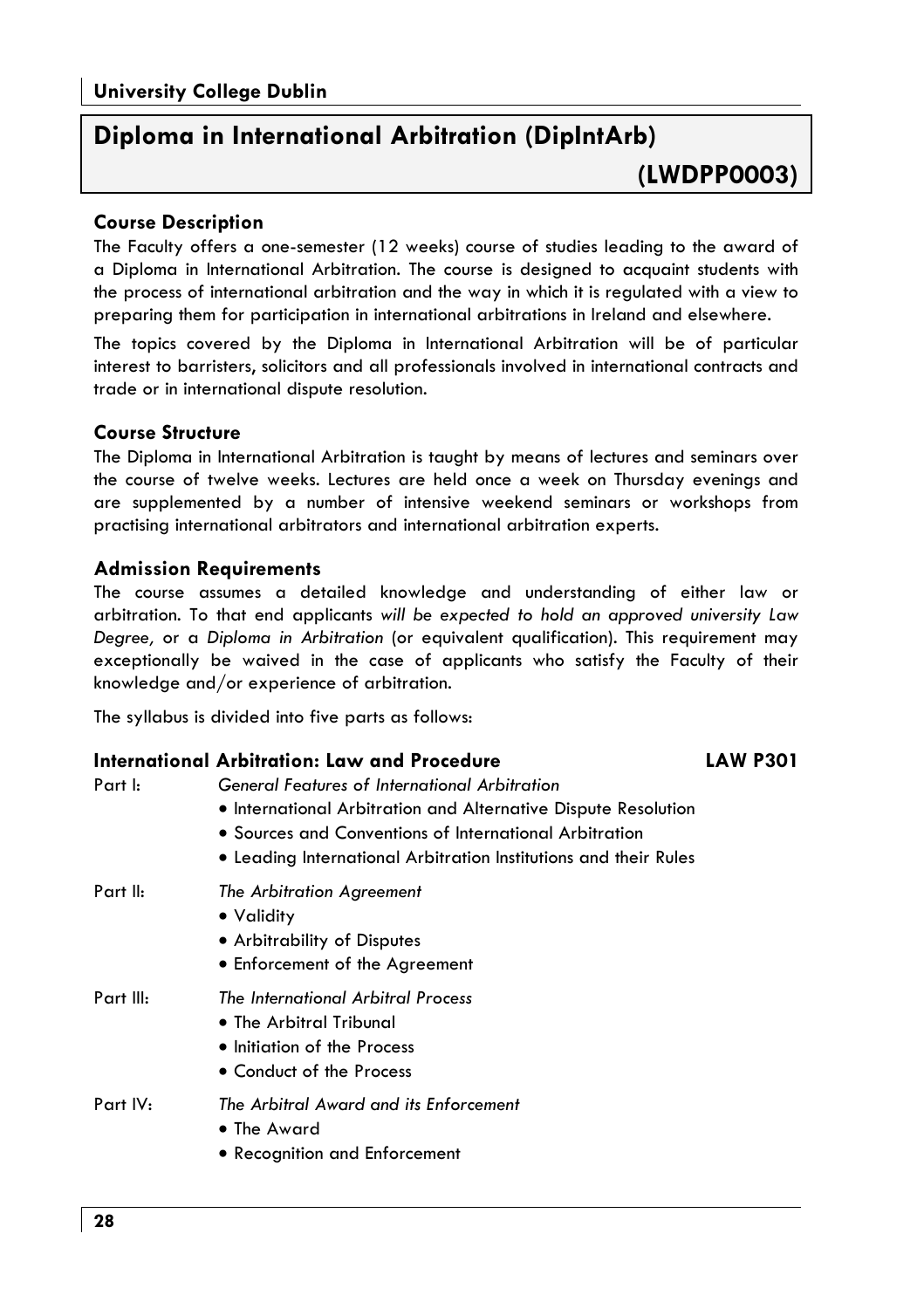Part V: *Arbitration between States, State Entities and State enterprises and Private Parties* 

- Capacity and Consent
- Sovereign Immunities
- The *International Centre for the Settlement of Investment Disputes*
- Enforcement and Recognition

#### **Application Procedure**

Completed application forms, (available from the Faculty of Law Office), including a passport size photograph, a self-addressed postcard, and evidence of competence in written and spoken English (applicants from non-English speaking countries only), should be sent to:

Ms Liesanne Dean Postgraduate Law Office, Faculty of Law Roebuck Castle, UCD, Belfield, Dublin 4 or email: liesanne.dean@ucd.ie

**by 15th November preceding proposed entry**. The programme commences in January.

## **Diploma in Employment Law (DipEmpLaw)**

**(LWDPP0006)** 

#### **Employment Law**

The relationship between employer and employee has been transformed over the last thirty years. The employer's old common law right to dismiss on notice has been reversed by the Unfair Dismissal Acts 1977-1991. There has been intervention from the European Community, resulting in instruments like the Transfer of Undertakings Directive. The employer's traditional prerogatives have been further reduced by the introduction of whole new forms of regulation, such as the law of employment equality, now codified by the Employment Equality Act, 1998. Employers are looking to the law to remedy practical issues affecting the quality of life in the workplace, like oppressive treatment by co-employees, or privacy at work.

#### **Objectives of the Diploma**

The purpose of the Diploma is to acquaint participants with a comprehensive knowledge of the leading principles of employment law, and to develop the study of employment law in Ireland generally. The foundation of the course will be a series of 25 lectures (3 hours duration). The course of lectures will be supplemented by a programme of seminars in specialist topics, and by written assignments. The lectures and seminars will be provided both by members of the Faculty of Law at University College Dublin and by practitioners with expertise in the field of employment law.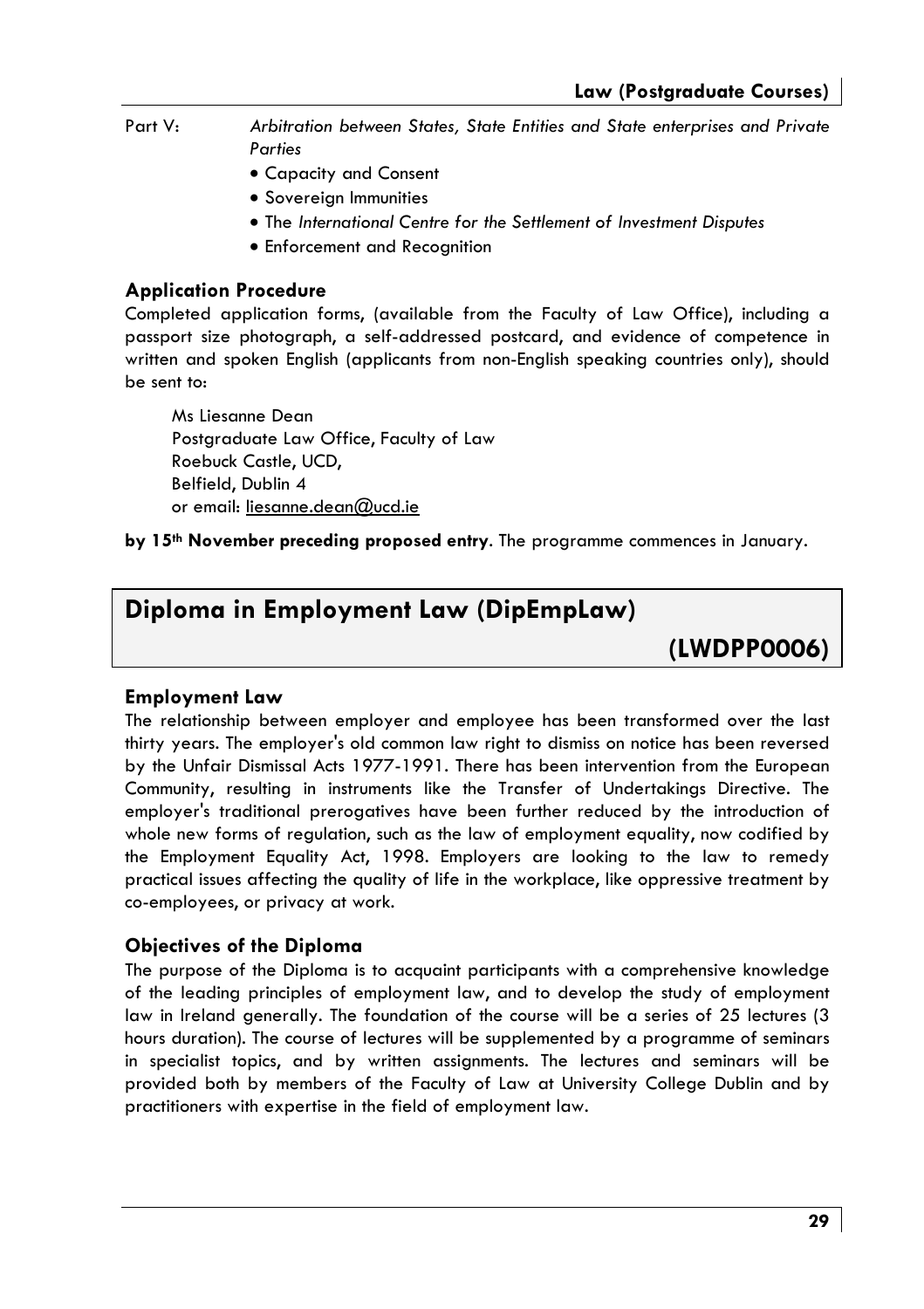### **Course Syllabus**

#### **Employment Law LAW P601**

### **1. The Formation of the Contract of Employment**

Identifying a contract of employment; the implication of unexpressed terms; the technical formation of a contract of employment; collective agreements.

### **2. Employment Rights and Duties**

The duties to pay wages, and the Payment of Wages Act, 1991; the duty to respect trust and confidence; the duty not to exercise contractual entitlements unreasonably; the duty to provide information; duties relating to the physical and mental health of employees, privacy at work; remedies for bullying at work.

### **3. Dismissal**

Dismissal on notice and summary dismissal at common law; remedies in the case of wrongful dismissal; the dismissal injunction; damages for wrongful dismissal; the Unfair Dismissals Acts, 1977-1993; qualifying conditions for protection under the Unfair Dismissals Acts, 1977-1993; fair and unfair grounds of dismissal; redress for unfair and wrongful dismissal.

#### **4. Employment Equality**

The Equal Treatment Directive (Directive 76/204 EEC); the Employment Equality Act 1998; Council Directive 2000/78/EC; direct and indirect discrimination on grounds of sex; discrimination in relation to access to employment; discrimination on grounds of disability and discrimination on grounds of age.

#### **5. Employment Rights in the case of Business Failure**

The variation of contractual terms; the Collective Redundancies Directive 75/129/EEC; Protection of Employment Act, 1977 and E.C. (Protection of Employment) Regulations, 2000; the Redundancy Payments Acts, 1967-1991; employer's insolvency.

#### **6. The Acquired Rights Directive**

The principal obligations under Council Directive 77/187/EEC; the amending Directive, Council Directive 98/50/EC.

### **7. Industrial Action**

The industrial torts; the employer's remedies; the labour injunction and s.19 of the Industrial Relations Act, 1990; the law relating to picketing; the vicarious liability of a trade union for wrongs committed by strike organisers; the dismissal of strikers; wages and industrial action.

### **8. Atypical Workers**

Part-time workers; workers employed under fixed-term contracts; non-European Economic Area Workers.

#### **9. Corporate Governance and Employee's Interests**

Directors' duties and employees' interests; s.52 of the Companies Act, 1990; employee share-ownership; employee and union starting participative entitlement.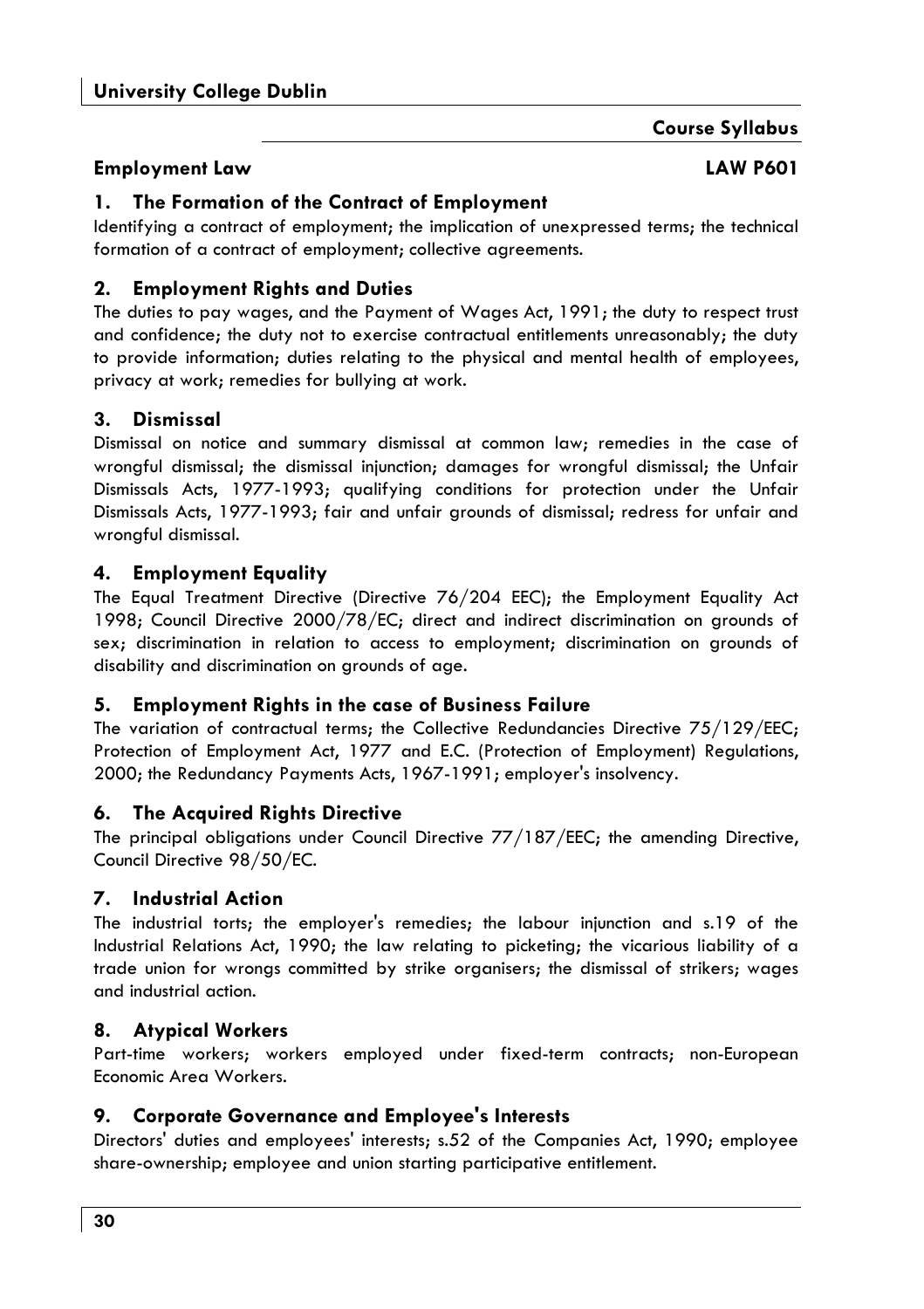#### **10. Human Rights and Employment Law**

The protection of workplace privacy; the law relating to trade union recognition; Industrial Relations (Amendment) Acts, 2001.

#### **11. The Protection of Employers Commercial Interests**

The duties of fidelity and confidentiality; restrictive covenants.

#### **Who Should Apply?**

- a) Practising solicitors or barristers
- b) Solicitors or barristers working in the fields of personnel management or employed by trade unions
- c) Graduates holding an approved university law degree or law-based interdisciplinary degree
- d) While the course is legally-orientated, applications will also be considered from those who hold an academic and/or professional qualification and/or persons of such expertise and experience as satisfy the Faculty that they are able to participate fully in the course.

#### **Course Structure and Duration**

The course is taught through 25 lectures (3 hours) and runs from mid-September to March. Lectures will be held on Wednesday evenings between 6.30pm and 9.30pm. These lectures will be supplemented by a series of seminars held on Saturday mornings. The course will be held in the Faculty of Law's Legal Education Centre, Roebuck Castle, Belfield.

Enquiries to:

Ms Liesanne Dean by telephone on +353-1-716 8754 or email liesanne.dean@ucd.ie

#### **The closing date for applications is 1st July of year of entry.**

#### **Examinations**

One three-hour examination will be held at the end of the course. The pass mark is 50%. There are no further categories other than Pass/Fail. There will be no provision for repeat examinations.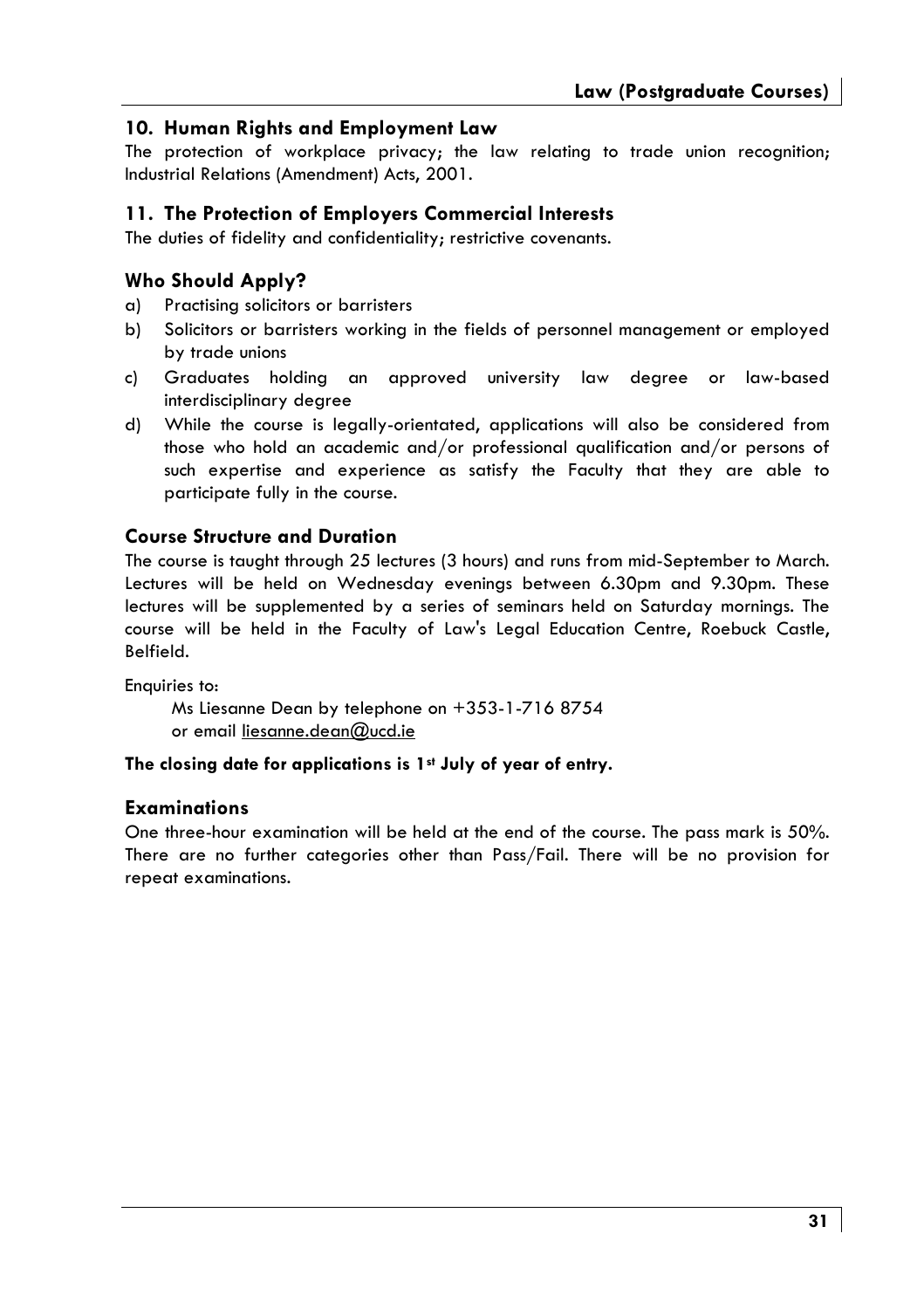# **Diploma in European Convention on Human Rights Law (Dip Eur Con on Human Rights)**

# **(LWDPP0005)**

### **The European Convention on Human Rights**

The European Convention on Human Rights is the primary vehicle through which a human rights claim may be pursued against European States at the international level. The importance of the Convention rests not only in its delineation of the rights which Contracting States are obliged to guarantee, but also in the enforcement machinery which it sets up to ensure compliance with these rights. This machinery includes a European Court of Human Rights with jurisdiction to adjudicate on complaints by individuals within the jurisdiction of the Contracting States who allege a breach of any of the Convention guarantees. Contracting States are legally obliged to implement all judgements of the Court in cases to which they are party.

Ireland is a contracting party to the Convention and as such is obliged under international law to implement the rights and obligations set out in it. Recently, the Convention has gained a higher profile domestically with the introduction by the Government of legislative proposals aimed at incorporating the Convention into the domestic legal order. Once passed into law, this legislation will require Irish courts to take account of the Convention and the decisions of the European Court of Human Rights in interpreting Irish law.

#### **The Objectives of the Diploma**

The purpose of the Diploma is to provide participants with an in-depth knowledge of the main provisions of the Convention. The Diploma will be directed primarily at members of the practising legal profession (solicitors, barristers and judges) and will incorporate both a practical and analytical approach towards the interpretation of the Convention. The Diploma will address the emerging need for information and understanding of human rights when the Convention is incorporated into the domestic legal order.

#### **Admission requirements**

Applications will be considered from:

- (a) Members of the judiciary, barristers, solicitors and members of the legal profession generally;
- (b) Graduates holding an approved university law degree or law-based interdisciplinary degree;
- (c) In exceptional circumstances, the holders of academic and/or professional qualifications
- (d) Persons of such expertise or experience as to satisfy the Faculty that they are able to participate fully in the course.

### **Course Structure and Duration**

The course is taught over 20 weeks commencing in mid-September and concluding at the end of March. Lectures will be held on one afternoon per week and will take place from 2.30pm-5.30pm. A series of 4 special seminars may be held on Saturday mornings.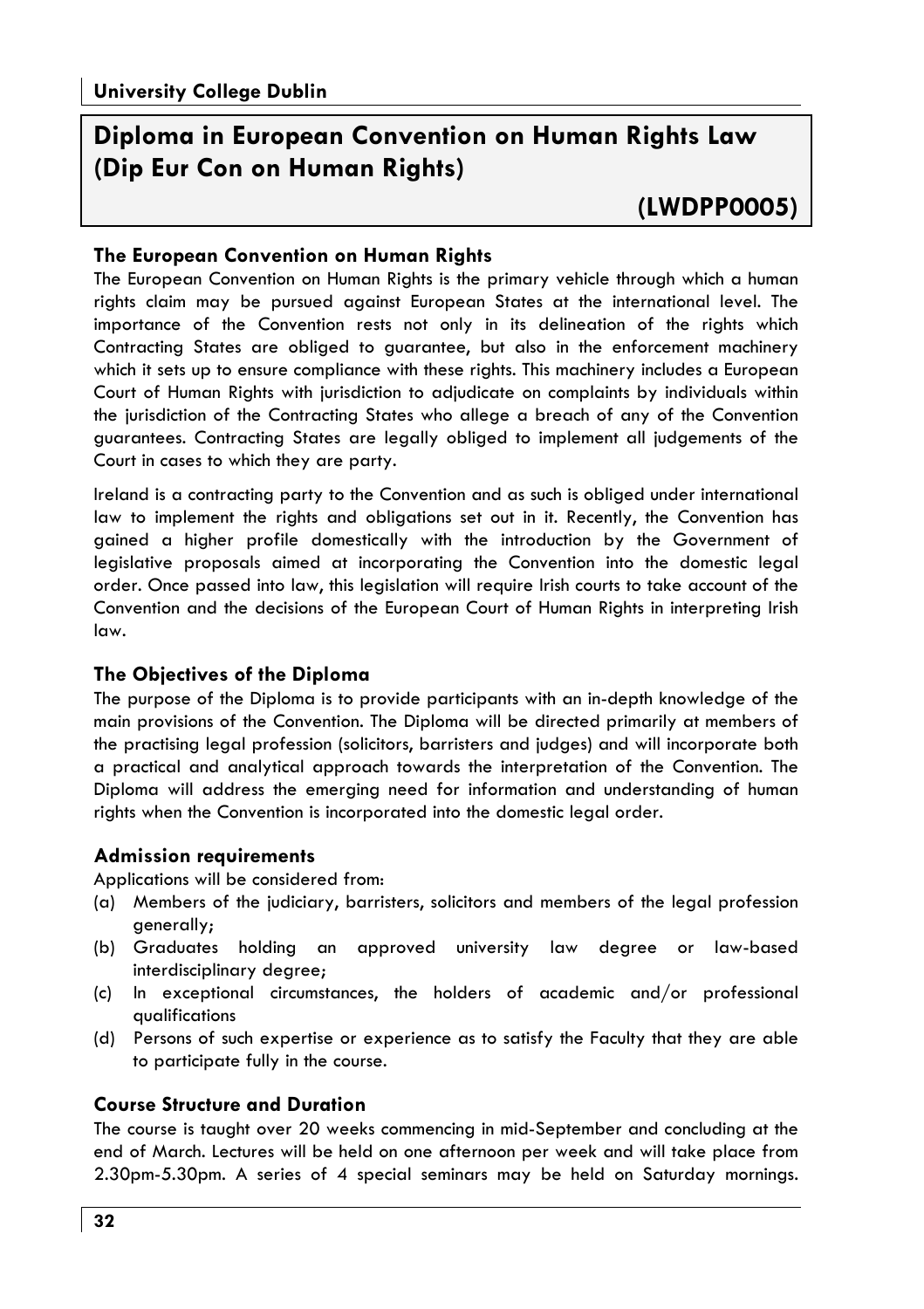Lectures and seminars will take place in the Faculty of Law's newly built Legal Education Centre, Roebuck Castle, Belfield.

#### **Application Procedure**

Application forms are available from the Postgraduate Law Office, University College Dublin, Roebuck Castle, Belfield, Dublin 4.

**The closing date for submission of completed application forms is 1st July of the year of entry**.

#### **Diploma enquiries:**

Ms Liesanne Dean Postgraduate Law Office, Faculty of Law, Roebuck Castle, University College Dublin, Belfield Dublin 4.

telephone +353-1-716 8754 or email: Liesanne.Dean@ucd.ie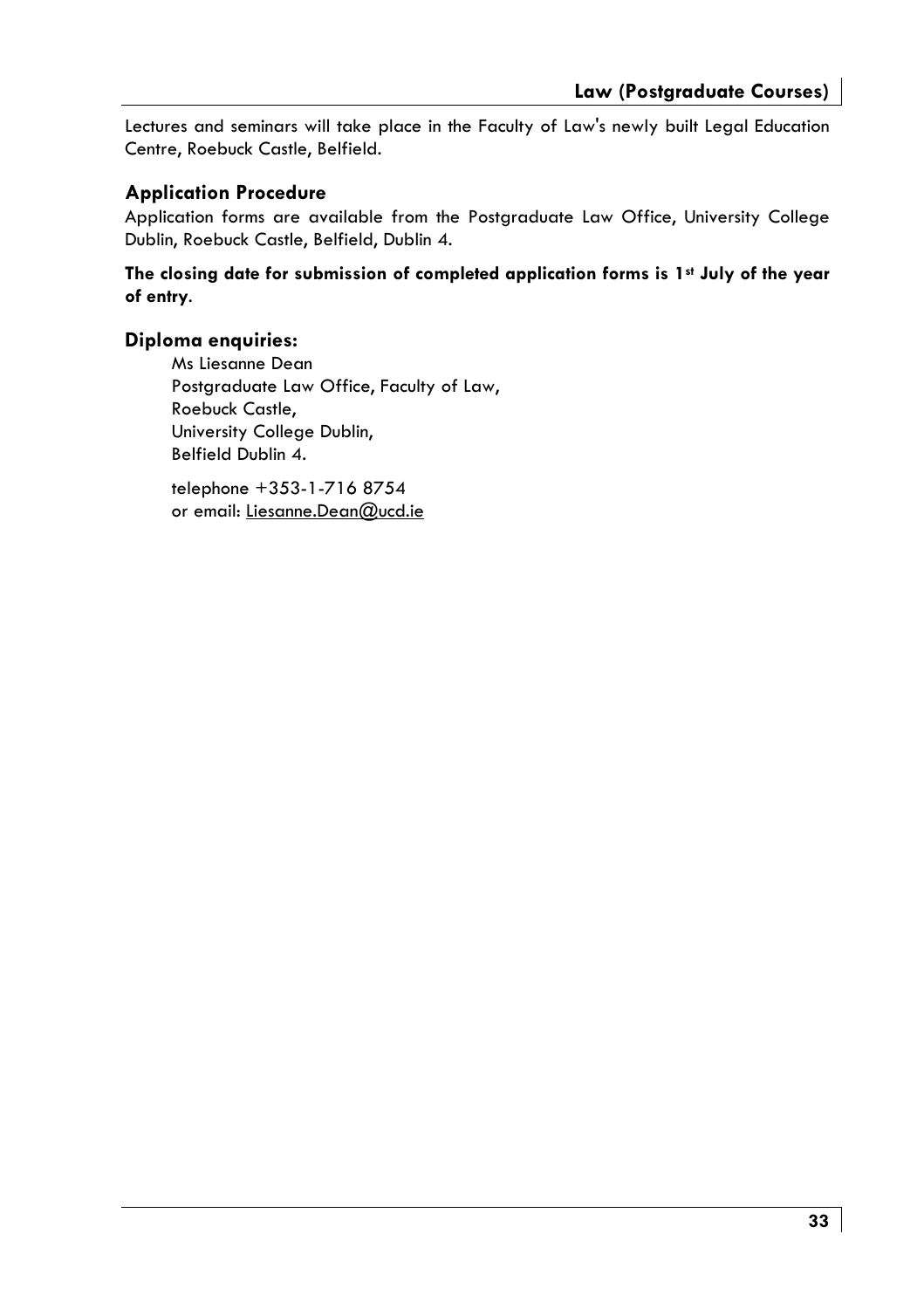# **Interdisciplinary Degrees**

The Faculty of Law contributes to the inter-faculty master's degree and higher diploma programmes of Equality Studies and to the Master of Arts/Master of Economic Science (European Economic and Public Affairs) programmes.

# **Degree of Master of Equality Studies and Higher Diploma in Equality Studies**

### **Course Description**

University College Dublin offers a Master's Degree and a Higher Diploma in Equality Studies. This is an inter-faculty programme taught by staff from the Faculties of Arts, Law and Philosophy and Sociology. It is designed to cultivate a pluridisciplinary appreciation of equality issues of both national and international significance and to explore their interrelationship. Courses commence in September of each year and may be taken on either a full-time or part-time basis.

#### **Admission Requirements**

Applicants for the Master's Degree will normally be required to have a Second Class Honours degree, Grade II or equivalent. For admission to the postgraduate Diploma, applicants will normally be required to have a primary degree or equivalent. It is desirable that candidates for both the Master's Degree and Diploma should have worked or studied in the fields of equality, social justice or human rights.

#### **Application Procedure**

Application forms and further information on these programmes can be obtained from:

The Equality Studies Centre, University College Dublin, Library Building, Belfield, Dublin 4.

#### **Course Syllabus**

There are four main areas of study: 1. Development and Global North/South Inequalities 2. Gender Inequalities 3. Class Structures and Equality 4. Minorities and Discrimination